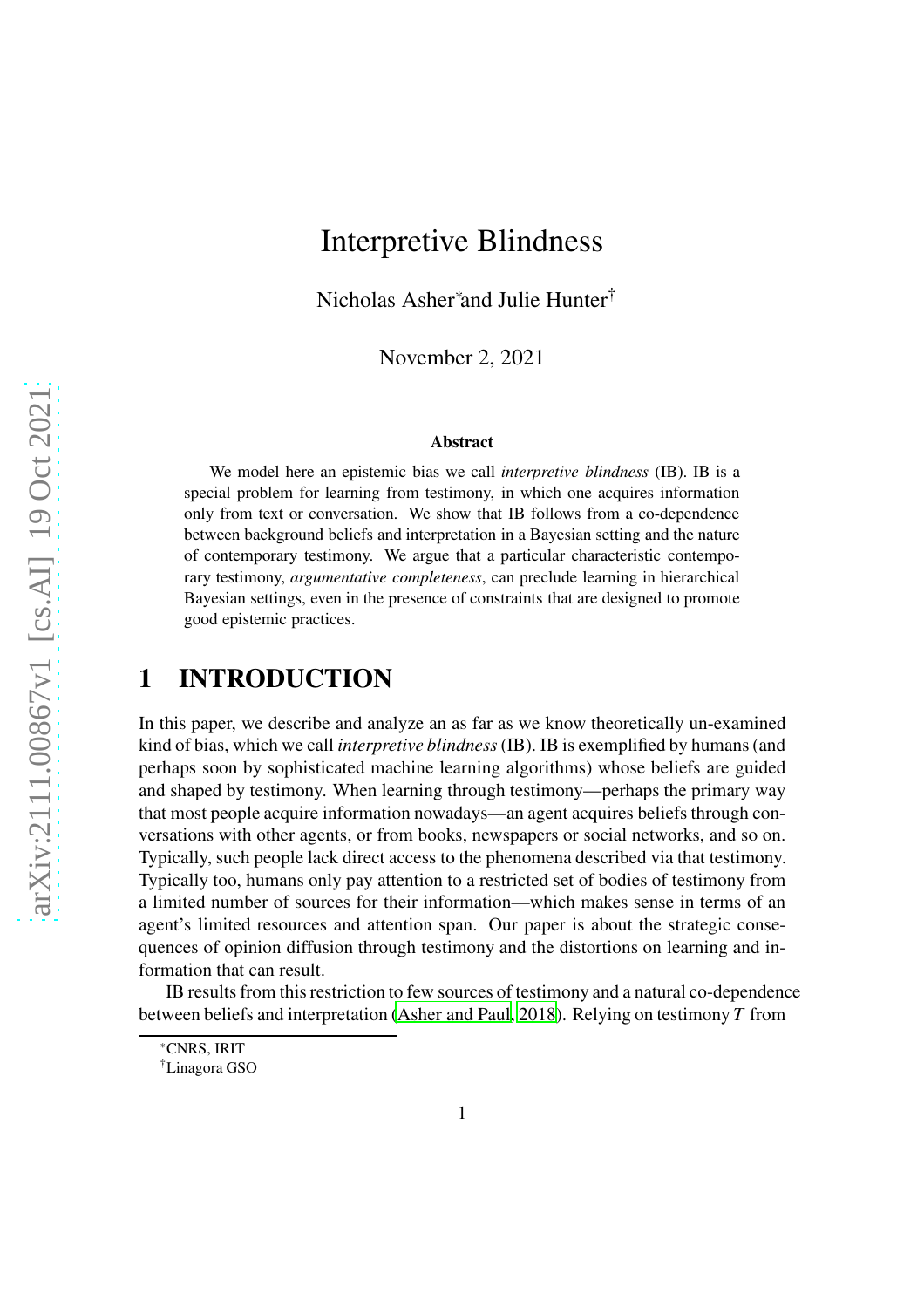a restricted set of sources to update one's beliefs leads to the mutual reinforcement of our confidence in the source and our belief in  $T$ ; this creates a bias that can preclude learning when an agent tries to exploit new data that are incompatible with or simply distinct from *T*. Agents who are interpretively blind will discount any evidence that challenges their beliefs. We use Wolpert's [2018](#page-18-0) extended Bayesian framework to prove our results.

While IB is problematic for a standard Bayesian framework, it also poses problems for hierarchical Bayesian approaches [\(Gelman et al., 2013](#page-17-0)), because testimony from sources on social media like *Facebook*, 24/7 media outlets and web interest groups is often *argumentatively complete*, a notion we analyze precisely in Section 4; in an argumentatively complete body of testimony  $T$ , the authors of that testimony can respond to and argue with any doubts raised by other data or arguments in a body *T* ′ that might threaten *T*'s credibility. A skillful climate denier, for example, will always find a way to undercut the most scientifically careful argument. Argumentatively complete testimony thus can undermine higher order constraints and good epistemic practices that should guide first order learning.

Our paper starts in Section ?? by discussing testimony. We then introduce the codependence of belief and interpretation and apply it to the situation of testimony and the sources that support it. In Section [3](#page-3-0) we formally show how IB can result in ordinary Bayesian learning. Section [4](#page-7-0) shows how IB is reinforced in a hierarchical Bayesian learning setting. Section [6](#page-11-0) develops a game theoretic setting to investigate the complexity of IB. We provide results as to whether it is possible to free agents from interpretive bias in several epistemic settings.

#### 2 Testimony and sources

IB arises in learning because of a co-dependence between beliefs and the interpretation of evidence, in particular its reliability. In this case, we are talking of the interpretation of written or linguistically conveyed information. Others have already noted a co-dependence of beliefs and linguistic interpretation[\(Asher and Paul, 2018\)](#page-16-0). Consider this exchange. R: "Why hasn't the senator commented on the story that he received undisclosed gifts from supporters?" A: "The Senator has declared every gift that he has received." As [Asher and Paul](#page-16-0) [\(2018\)](#page-16-0) argue, one could interpret A's response either as an answer to R's question or as an evasion and it depends upon one's beliefs about the honesty of the senator. Those beliefs get confirmed as the exchange and its interpretation continue: the interpretation that relies on the honesty of the Senator gets confirmed as A refuses to engage with R, and this in turn confirms the honesty of the belief; *mutatis mutandis* for the other interpretation.

An analogous co-dependence occurs with interpretation, belief and learning: in updating our beliefs with new evidence; our beliefs color how we interpret that evidence,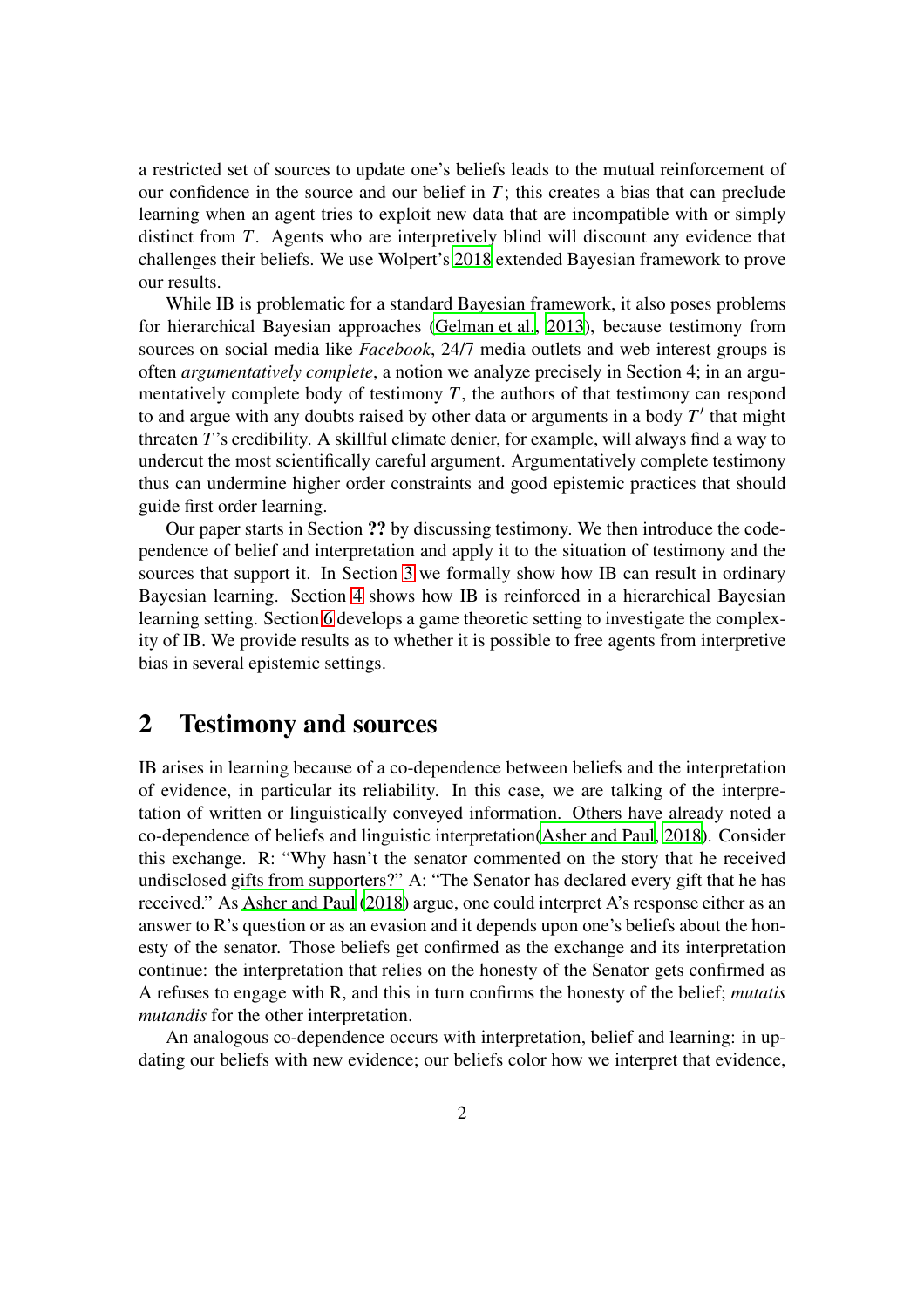in particular how trustworthy we find it. The updated evidence in turn conditionally updates our beliefs.

Let us look this codependence in learning by testimony. A body of testimony *T* is a collection of information conveyed by one or more sources like *The New York Times*, *Fox News*, *CNN*, *Facebook*, *4Chan*, a particular individual or set of individuals. The sources may "promote" or vouch for *T* or cast doubt on *T*. Such bodies are also *dynamic*; they evolve over time as they are updated with new facts and events. In other words, *T* comes in "stages", where stages might be defined by times or even conversational turns, and each stage  $T_i$  is the body of evidence accumulated up to stage *i*.  $T = \{T_1, T_2, ..., T_n, ...\}$ is the collection of all the stages of a dynamic body of evidence. Dynamic bodies of testimony are ubiquitous in our communicative landscape; on-line, 24/7 news sources as well as particular groups on social media provide evolving, updated coverage of new events. Let *T* be a collection of bodies of testimony about some phenomenon *P*. We will assume that  $\hat{f}$  does not have independent access to *P* and uses evidence from bodies of testimony in  $\mathcal T$  together with background beliefs to update probabilities about hypotheses about *P*, some of which are hypotheses about marginal probabilities of events described in *T* .

Learning from testimony *T* with source *s* requires a learner  $\hat{f}$  to judge *T* as credible, a judgment that will depend on *s*'s evaluation of *T* (whether *s* promotes or challenges *T*), as well as  $\hat{f}$ 's antecedent hypotheses about *s*. Let  $H$  be a set of *evaluation hypotheses*, where each  $h \in \mathcal{H}$  gives the evaluation of a set  $\mathcal T$  of bodies of testimony  $T$  relative to a source *s*. *h*  $\in$  *H* defines a conditional probability *P*(*T*|*h*) for *T*  $\in$  *T*, which we will sometimes write as  $h(T)$ , where  $h(T) = 0$  means *T* is untrustworthy according to *h*, and  $h(T) = 1$  means *T* is trustworthy (*s* fully endorses *T*). Following Wolpert's [2018](#page-18-0) extended Bayesian framework, our learner  $\hat{f}$  updates his belief in *T* relative to  $H$ .

Our learner  $\hat{f}$  will have a probability distribution over his evaluation hypotheses  $H$ . Given the co-dependence of beliefs and evidence, this distribution is updated relative to the stages of *T* as it develops. This is intuitive; the testimony *T* should serve as evidence upon which  $\hat{f}$  updates his beliefs. But the co-dependence tells us that  $\hat{f}$  updates his confidence in *T* via these updated beliefs.

Most if not all of us acquire new information from a restricted set of bodies of evidence that push a particular point of view. This is reasonable given the balance rational agents need to find between exploiting already acquired data and gathering more data. In addition, attending to a particular body of evidence can give a sense of community, as has been amply documented in the scholarly literature and the press. But this trade off can lead to a problem in learning: when we rely on testimony to learn and we restrict the testimony we pay attention to, the confirming evidence for the evaluation hypothesis and what it supports threaten to collapse into one. We now turn to see how iterated Bayesian updating in learning from testimony can ultimately lead to a situation where only evaluation hypotheses supporting our restricted evidence are credible and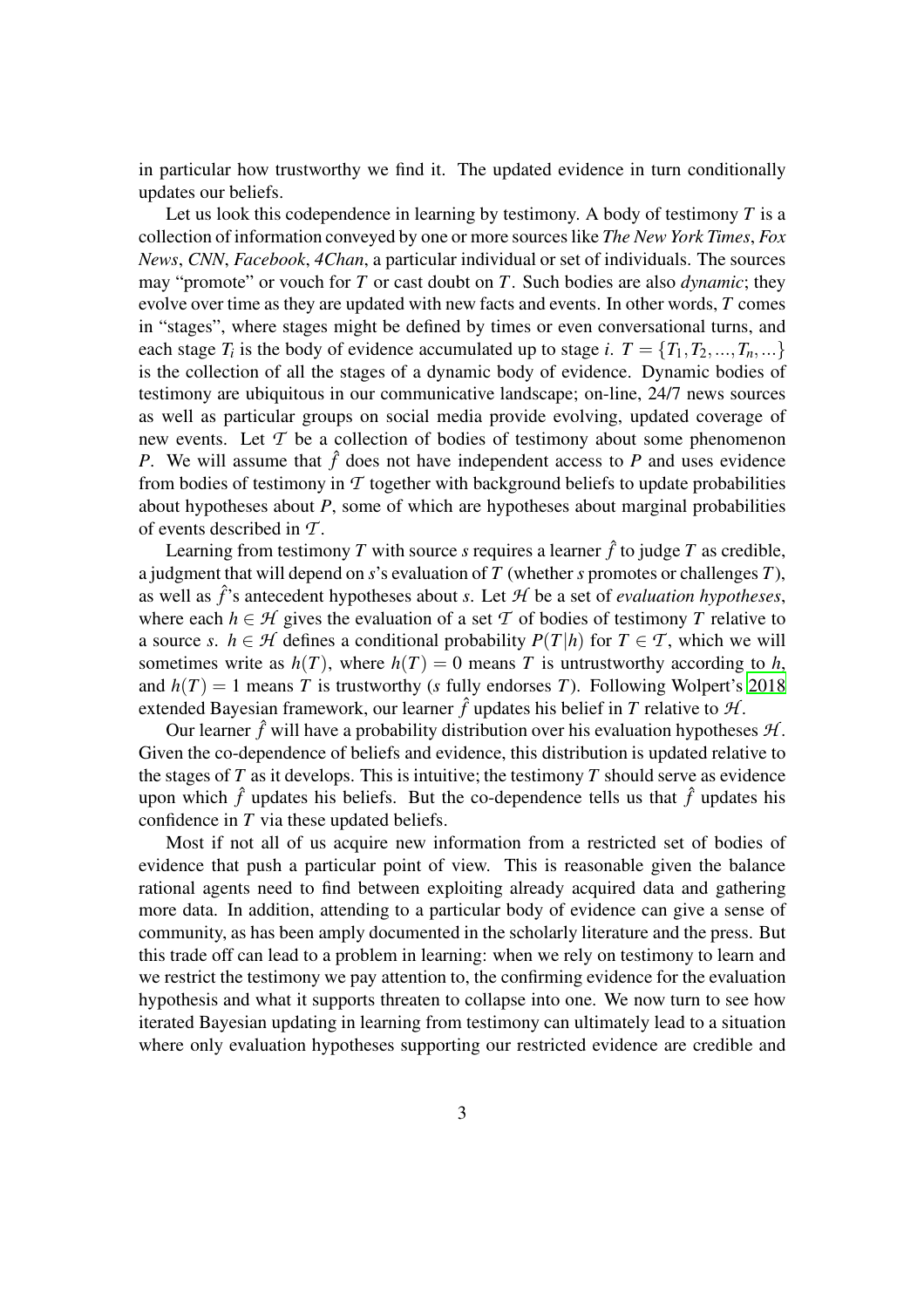<span id="page-3-0"></span>this leads to IB.

#### 3 IB in a first order Bayesian setting

To formalize IB and its consequences, we first present a simple experiment to show how the codependence of interpretation and belief leads to *bias hardening*. To illustrate, suppose that  $\hat{f}$  considers a consistent dynamic body of testimony  $T = \{T_1, T_2, ..., T_n, ...\}$ and has two evaluation hypotheses  $h_1, h_2$ , where the prior probabilities assigned to  $h_1$ and  $h_2$  by  $\hat{f}$  are:

<span id="page-3-2"></span>
$$
P(h_1) = .6, \ P(h_2) = .4 \tag{1}
$$

and the evaluation hypotheses assign probabilities to  $T$  as it evolves through stages  $T_i$  as follows:

<span id="page-3-3"></span>
$$
P(T_i|h_1) = .8, \ P(T_i|h_2) = .2 \text{ for all } i \tag{2}
$$

We can now calculate the probability of  $T_1$  using the general rule for marginal proba-bilities in [3.](#page-3-1) Let  $\mathcal{B}$  be  $\hat{f}$ 's background beliefs; and let the set of all  $h_i$ , the alternative hypotheses that are consistent with or assigned non-zero conditional probability relative to *B* [\(Lampinen and Vehtari](#page-17-1), [2001;](#page-17-1) [Tenenbaum et al., 2006](#page-18-1); [L Griffiths et al.](#page-17-2), [2008;](#page-17-2) [Tenenbaum et al.](#page-18-2), [2011](#page-18-2)), be the set of evaluation hypotheses  $h_i$  (so  $\{h_1, h_2\}$ , in our example).

<span id="page-3-1"></span>
$$
P(x) = \sum_{i=1}^{i=k} P(x|h_i, \mathcal{B}). P(h_i, \mathcal{B})
$$
\n(3)

Then using  $(1)$ ,  $(2)$ , and  $(3)$ , we have:

$$
P(T_1) = P(T_1|h_1) \cdot P(h_1) + P(T_1|h_2) \cdot P(h_2) = .56. \tag{4}
$$

This is our estimation of our belief in the body of evidence *T* based on what we have so far. We will continue to update the probability of  $T$  given new stages  $T_i$  below by distinguishing prior probabilities *Pprior* and updated probabilities *Ppost*. Now suppose there is a new conversational turn in  $T$ , a new stage of evidence  $T_2$ . Given our assumptions,  $P(T_2|h_1) = .8$ , while  $P(T_2|h_2) = .2$ ,  $T_2$  is supported by  $h_1$  but not by  $h_2 - h_1$  and  $h_2$  are consistent with their roles on  $T_1$ . Given the dependence of beliefs and interpretation of evidence, *T*<sup>2</sup> also leads us to re-evaluate our evaluation hypotheses by adapting Bayes' formula to our evidential hypotheses:

$$
P(h_i|T_{n+1}) = \frac{P(T_{n+1}|h_i)P_{prior}(h_i)}{P_{post}(T_n)}
$$
(5)

Given  $T_2$ , whose initial probability we set to what the posterior calculated for  $T_1$ —i.e.,  $P_{post}(T_1) = P_{prior}(T_2)$ , we can update our confidence in  $h_1$  as follows:

$$
P(h_1|T_2) = \frac{P(T_2|h_1) \cdot P_{prior}(h_1)}{P_{post}(T_1)} \approx .86.
$$
 (6)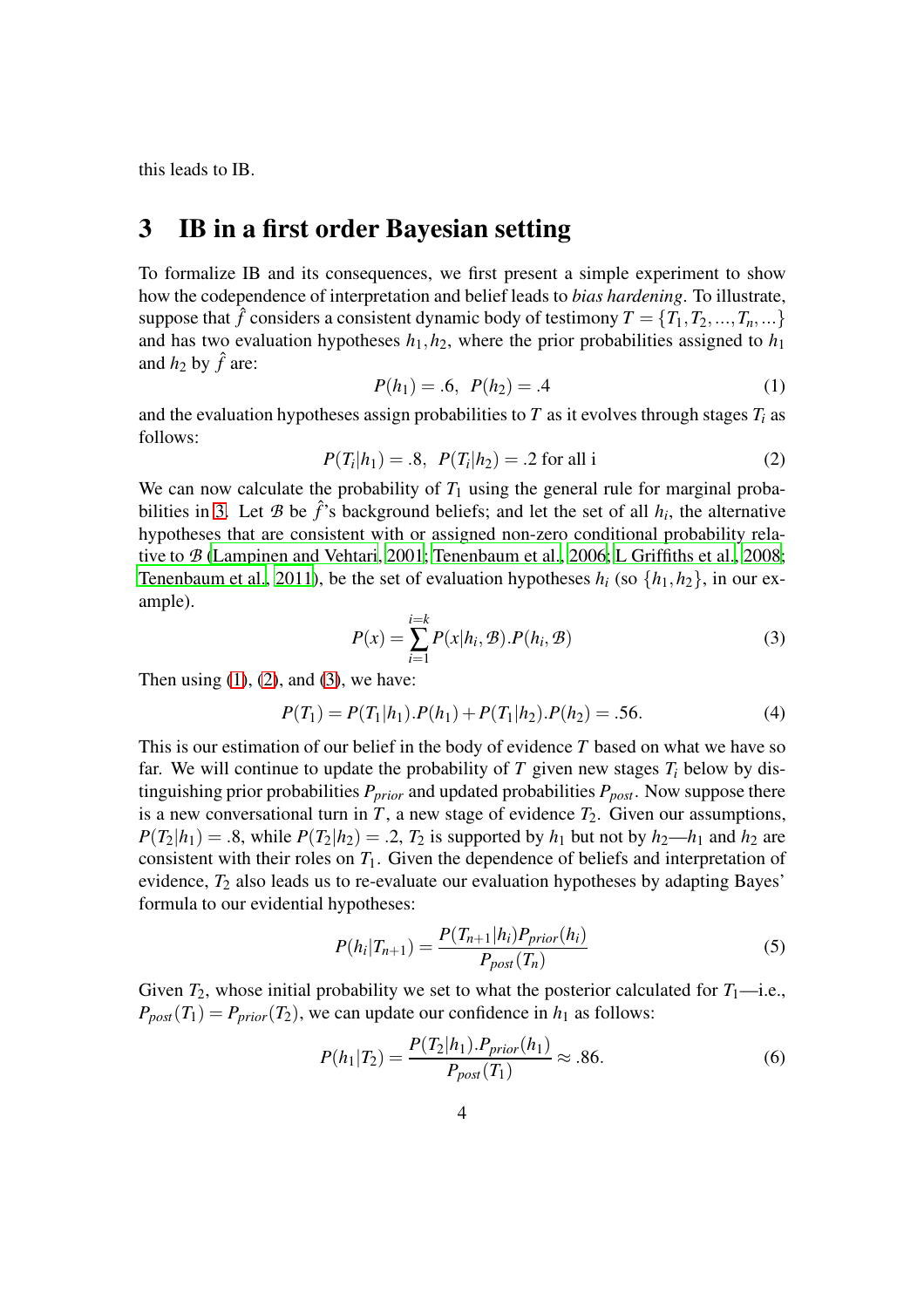Thus, we have posterior probabilities for our evaluation hypotheses as well as for stages of bodies of evidence. The similarly updated probability for  $h_2$  now drops to roughly .14. Using the updated values for  $h_1$  and  $h_2$ , we see that  $T_2$ , which includes  $T_1$ , is now even more believable:  $P_{post}(T_2) = .74$ . Now suppose that a new bit of evidence,  $T_3$ , is added to *T*. As before, we set  $P_{post}(T_2) = P_{prior}(T_3)$ . Given our assumptions about our source functions,  $P(T_3|h_1) = .8$ , we have  $P(h_1|T_3) = .96$ , while  $P(h_2|T_3) \approx 0.04$ , and confidence in  $T_3$  is also updated:  $P_{new}(T_3) = .776 \approx .78$ . Updating  $h_1$ 's probability conditional on new evidence  $T_4$  now yields a value of .989  $\approx$  .99, while  $P(h_2|T_4)$  =  $0.008 \approx 0.01$ . By the time we get to  $T_5$ , the probability of  $h_1$  will have gone to 1, while  $P(h_2) = 0$ , and  $P(T_5) = .8$ . In sum, as *n* increases, the updated probabilities of  $h_1$  go to 1 and  $P(T_n) \to P(T|h_1)$ , that is, to the strength of  $h_1$ 's support for *T*.

Our co-dependence of belief and evidence suggests a loopy structure (cyclic graph) for updating. However, by exploiting stages, we can disentangle such structures; and efficient approximations are possible in disentangled structures [\(Murphy et al.](#page-17-3), [2013\)](#page-17-3). Proposition 1 below shows a convergence under certain assumptions. Let  $P_n(h_i)$  be the probability of  $h_i$  after conditionalizing on  $T_n$  and  $P_n(T)$  the value of  $T$  after n conditional updates as defined above. Generalizing our discussion above, we have:

**Proposition 1** *Suppose testimony*  $T = \{T_1, T_2, ..., T_n, ...\}$ *, and suppose*  $\hat{f}$ *'s evaluation hypotheses*  $\mathcal{H}_{\hat{f}}$ *, with a probability distribution and with*  $h_1 \in \mathcal{H}$  *such that*  $P(h_1) \neq 0$ *, and*  $P(T_n|h_1) > .5$  *and is monotone increasing for all n, while*  $P(T_n|h_i) < .5$  *and is monotone decreasing for all n and for all*  $h_i \in \mathcal{H}, h_i \neq h_1$ *. Then:* 

> <span id="page-4-0"></span> $As n \rightarrow \infty$ ,  $P_n(T) \rightarrow limsup(P(T_n|h_1)),$  $P_n(h_1) \rightarrow 1$  *and*  $P_n(h_i) \rightarrow 0$  *for*  $j \neq 1$

Given the calculations above and using standard updating rules for the probabilities *P* assigned by  $\hat{f}$ , if  $P(T_i|h_1)$  is monotonic increasing with respect to *i* and  $P(T_i|h_j)$  for any  $j \neq 1$  is monotonic decreasing, then the updates of  $P(T_i)$ ,  $P(h_1|T_i)$  and  $P(h_j|T_i)$  will follow the pattern of our experiment above and converge to the support of  $h_1$ , 1, and 0 respectively.  $\Box$ 

We now introduce three important properties of evaluation hypotheses.

Definition 1 *An evaluation hypothesis h for a set of bodies of testimony T is* consistent *iff for*  $T, T' \in T$ , *if*  $T \cup T'$  *is inconsistent, then*  $P(T|h) = 1 - P(T'|h)$ *. An evaluation hypothesis h is* probability-wise model complete (PWMC *for T iff: for any putative piece of evidence*  $\phi$  *if for no stage*  $T_i$  $T_i \models \phi$  *(* $\phi$  *is not predicted or included in any stage of T), then*  $P(\phi|h) = 1 - P(T|h)$ .

**Definition 2** An evaluation hypothesis  $h \in \mathcal{H}$  with a probability distribution P makes T potentially trustworthy  $(h \models T)$ , if for all n,  $P(T_n|h) > .5$  and as  $n \to \infty$ ,  $P(T_n|h) \to 1$ .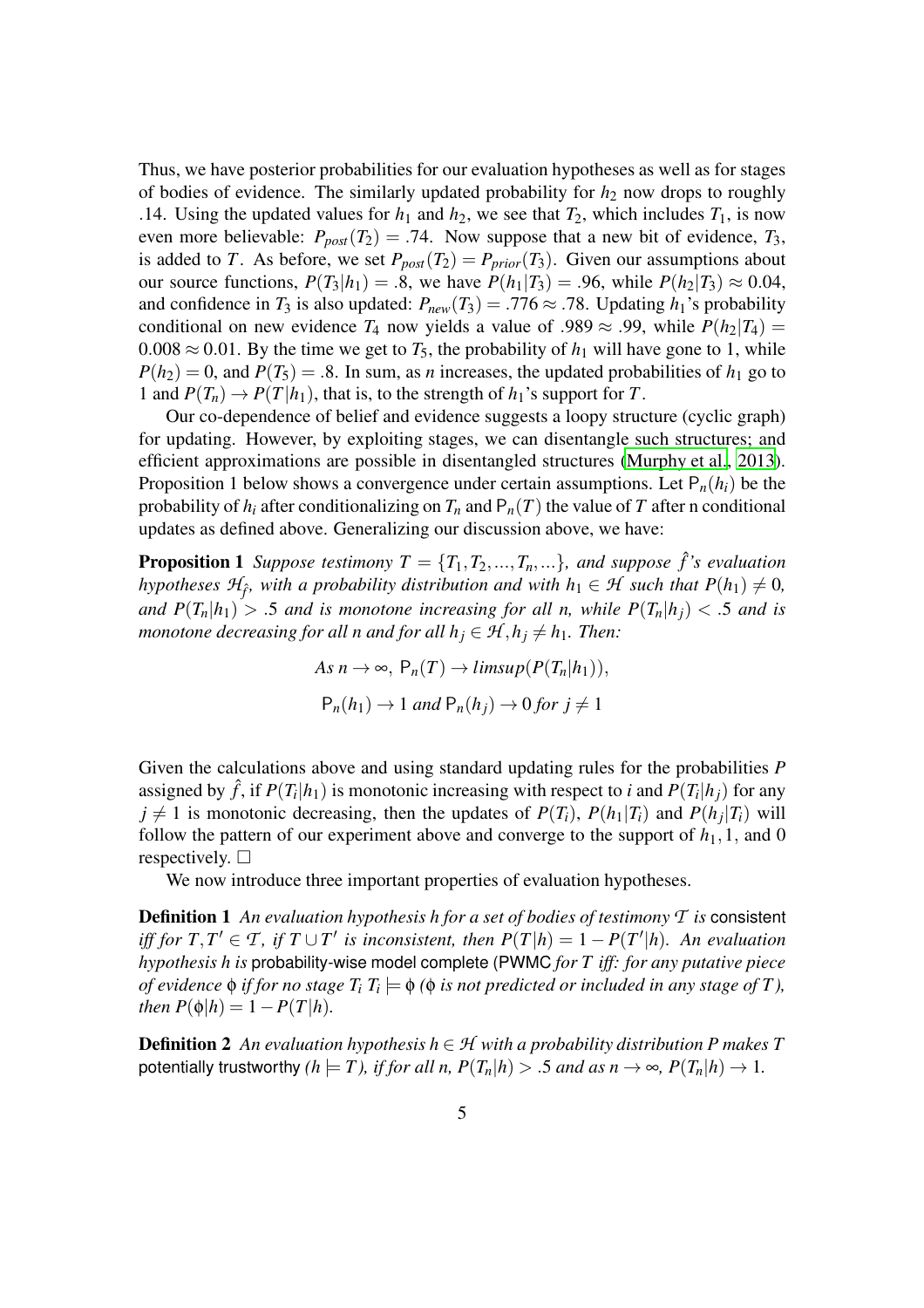We take consistency to be a basic requirement of evaluation hypotheses. PWMC hypotheses generalize consistent hypotheses. But what is their rationale? As *T* evolves through its stages, it is natural to assume that  $T_{i+1}$  to provide a more complete coverage of the facts than *T<sup>i</sup>* . And as *T* becomes more complete, an evidential hypothsis may assume elements  $\phi$  that are not mentioned in any  $T_i$  are in some way incompatible with *T*. The PWMC condition codifies this in terms an operation akin to the operation of negation as failure in Prolog; if *h* makes *T* probability wise model complete, then if *T* doesn't mention φ then *h* supports ¬φ to the extent that *h* supports *T*.

In addition, an agent plausibly has, among the many evaluation hypotheses that she countenances, an evaluation hypothesis *h* for which the conditional probability of *T* given *h* increases as *T* evolves. Up to now we have taken an evaluation hypothesis to confer a fixed probability on a body of evidence *T* it supports or discounts. But the support for *T* might increase (or decrease) as *T* gets more extended with more and more stages. A potentially trustworthy evaluation hypothesis is a kind of "soundness" or accuracy assumption about a body of evidence. For an agent who remains wedded to a body of testimony such a soundness assumption seems a rational requirement. If potential trustworthiness is a soundness requirement then PWMCness is a kind of completeness requirement. Together they furnish the rational justification for an agent to restrict his learning to a particular body or particular bodies of evidence, something that we've argued most people in fact do and do so with rational justification.

<span id="page-5-0"></span>Proposition 2 *Let T be a set of consistent bodies of testimony and let H be a set of evaluation hypotheses for*  $\mathcal{T}$ *, with*  $h_1 \in \mathcal{H}$  *and*  $h_1 \models T$ *, for some*  $T \in \mathcal{T}$ *. Let the priors on*  $h_i \in \mathcal{H}, h_i \neq h_1$  *be as in Proposition 1 and let the probabilities of*  $h_i, h_1 \in \mathcal{H}$  *be updated on T . Then:*

$$
As n \to \infty, P_n(T) \to 1. \tag{1}
$$

*Suppose in addition,*  $h_1$  *is PWMC for T and*  $T \not\models T'$ *. Then:* 

$$
As n \to \infty, P_n(T') \to 0 \tag{2}
$$

To show (1), note that  $P(T_1|h_1) > .5$  and since as  $n \to \infty$ ,  $P_n(h_1) \to 1$ , after a certain point  $P(T_n|h_1)$  is monotone increasing. Then by Proposition [1,](#page-4-0)  $P_n(T) \to P(T_n|h_1)$ . Since  $h_1$ makes *T* potentially trustworthy, as  $n \to \infty$ ,  $P_n(T) = 1$ . To show (2), suppose  $h_1$  is PWMC for *T*. Given that  $T \not\models T'$ ,  $h_i(T_i') = 1 - h_i(T_i)$  for each *i*, and the expected probability of T' will decrease strictly monotonically over n, as  $P_n(h_1) \to 1$ . So as  $n \to \infty$ ,  $P_n(T') = 0$ .  $\Box$ 

Note that our agent may have many evaluation hypotheses and the result of Proposition [2.](#page-5-0) Crucially  $\hat{f}$  has updated his beliefs only on T. But this matches our intuitions about what agents actually do. As long as the co-dependence between background beliefs and bodies of evidence holds and certain bodies of evidence are supported more than others, belief in some bodies of evidence  $T \in \mathcal{T}$  will be strengthened, while belief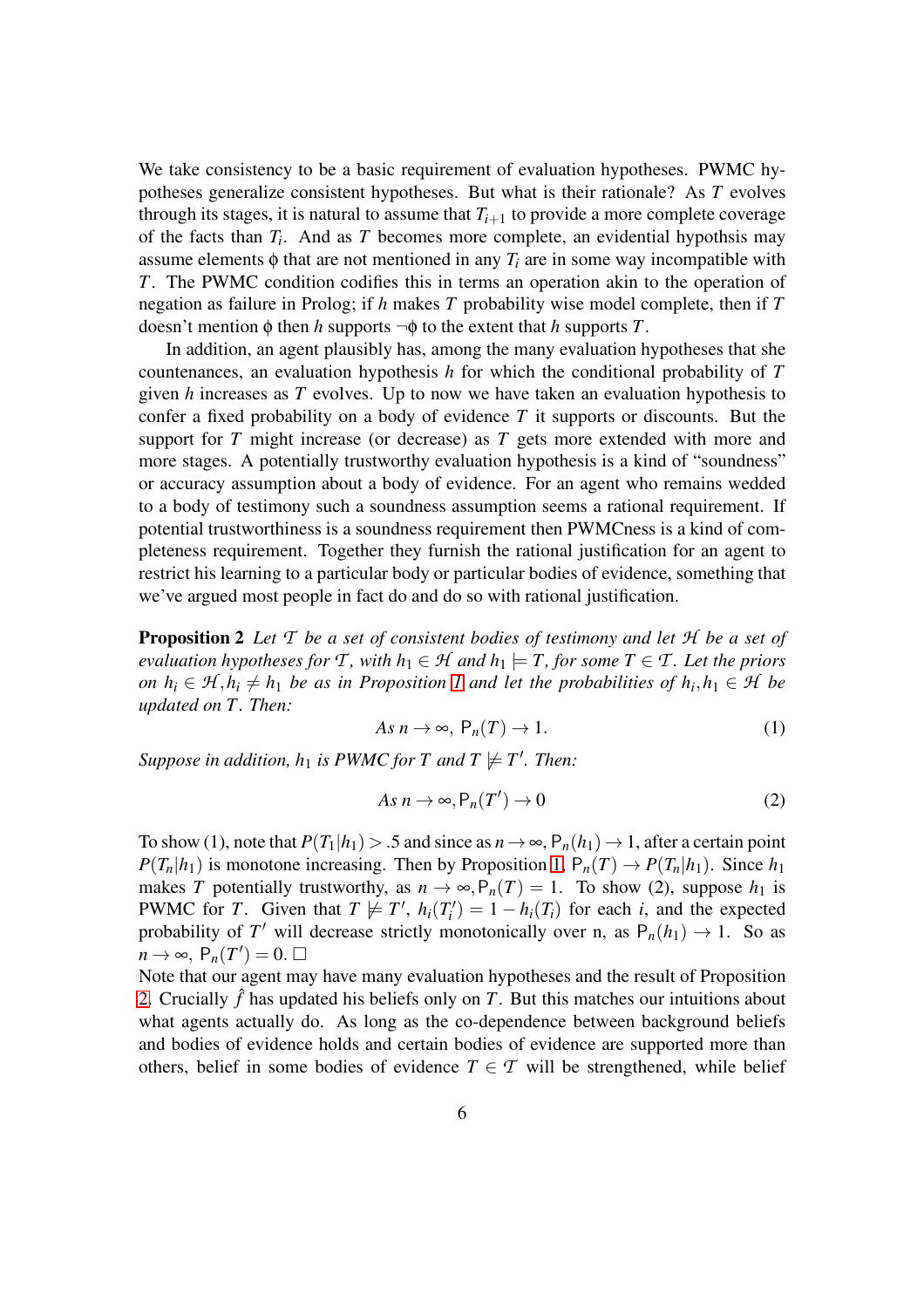in bodies of evidence in conflict with *T* or just different from *T* will be weakened. Importantly, this can happen *merely by*  $T_i$  *repeating content already in*  $T_k$  for  $i > k$ . Such repetitions of content are commonplace on social media sites and news sites that broadcast continuously. In addition, the assumption of a dogmatic evaluation hypothesis is actually mild; it reflects an agent's mistrust of bodies of evidence other than the ones he relies on—a rather common situation.

Proposition [2](#page-5-0) impacts the marginalization of new data, because if its assumptions are met, as  $P_n(T') \to 0$ ,  $\hat{f}$  discounts evidence from  $T'$ , despite the presence of evaluation hypotheses supporting *T* ′ .

<span id="page-6-0"></span>**Proposition 3** Suppose evidence  $\phi$  such that  $T' \models \phi$ ,  $T \not\models \phi$  and  $T, T'$ , and  $\hat{f}$ 's evalua*tion hypotheses are as in Proposition [2](#page-5-0) and* ˆ*f conforms to Bayesian learning. Then:*  $hspace^*$ *.5in As n*  $\rightarrow \infty$ ,  $P_n(\phi) \rightarrow 0$ *.* 

Since  $\hat{f}$  conforms to Bayesian learning, the marginal probability for  $\phi$  is based on Equa-tion [3](#page-3-1) and the set of hypotheses  $h_i$  in Equation 3 is the set  $H$  that for  $\hat{f}$  pronounce on testimony that mentions or asserts  $\phi$ . By Proposition [1,](#page-4-0) as  $n \to \infty$ ,  $P_n(h_1) \to 1$ . By Proposition [2,](#page-5-0)  $P_n((T'h_1) \to 0$ . But for all other  $h_k$  such that  $h_k(T') \neq 0$ , by Proposition [1](#page-4-0) again, as  $n \to \infty$ ,  $P_n(h_k) \to 0$ . But then  $P_n(\phi|h_i, \mathcal{B}) \to 0$  for all relevant  $h_i$ . Given Equation [3,](#page-3-1) the result follows.  $\Box$ 

In this situation,  $\hat{f}$  assigns no credence to  $\phi$ . The prior beliefs of  $\hat{f}$  may so limit the alternative hypotheses  $h_i$  such that even an actual fact  $\phi$  will have a marginal probability of 0;  $\hat{f}$  will discount  $\phi$  completely.

Now consider general learning in this situation, defined in Wolpert's [2018](#page-18-0) extended Bayesian framework via Bayes's formula below.

<span id="page-6-1"></span>
$$
P(h|x, \mathcal{B}) = \frac{P(x|h, \mathcal{B}).P(h|\mathcal{B})}{\sum_{i=1}^{i=k} P(x|h_i, \mathcal{B}).P(h_i|\mathcal{B})}
$$
(7)

To learn a hypothesis  $h$ ,  $\hat{f}$ 's estimation of  $h$  at some stage should be closer to the objective or ideal assignment (posterior)  $h_p$  to  $h$ , than his prior probability for  $h$ . Similarly for marginal probabilities:  $P_n(x)$  should track  $x_p$ , the posterior of x, given a random sampling of *X*. We consider loss functions  $L(P_n(h), h_p)$  and  $L(P_n(x), x_p)$ . The greater divergence between the ideal posterior probability and the Bayesian subjective estimation of that probability, the worse will be the score for  $\hat{f}$ 's learning. We say that  $\hat{f}$ cannot learn *h* if additional evidence does not eventually decrease loss; i.e. we cannot show  $\lim_{n\to\infty} L(P_n(h), h_p) < L(P_0(h), h_p)$ .

**Proposition 4** Suppose  $\hat{f}$  is a Bayesian learner with evaluation hypotheses and testi*mony T* ,  $T'$  *as in Proposition* [2](#page-5-0) *and all evidence e confirming h is such that*  $T' \models$   $e$  . Then ˆ*f is incapable of learning h.*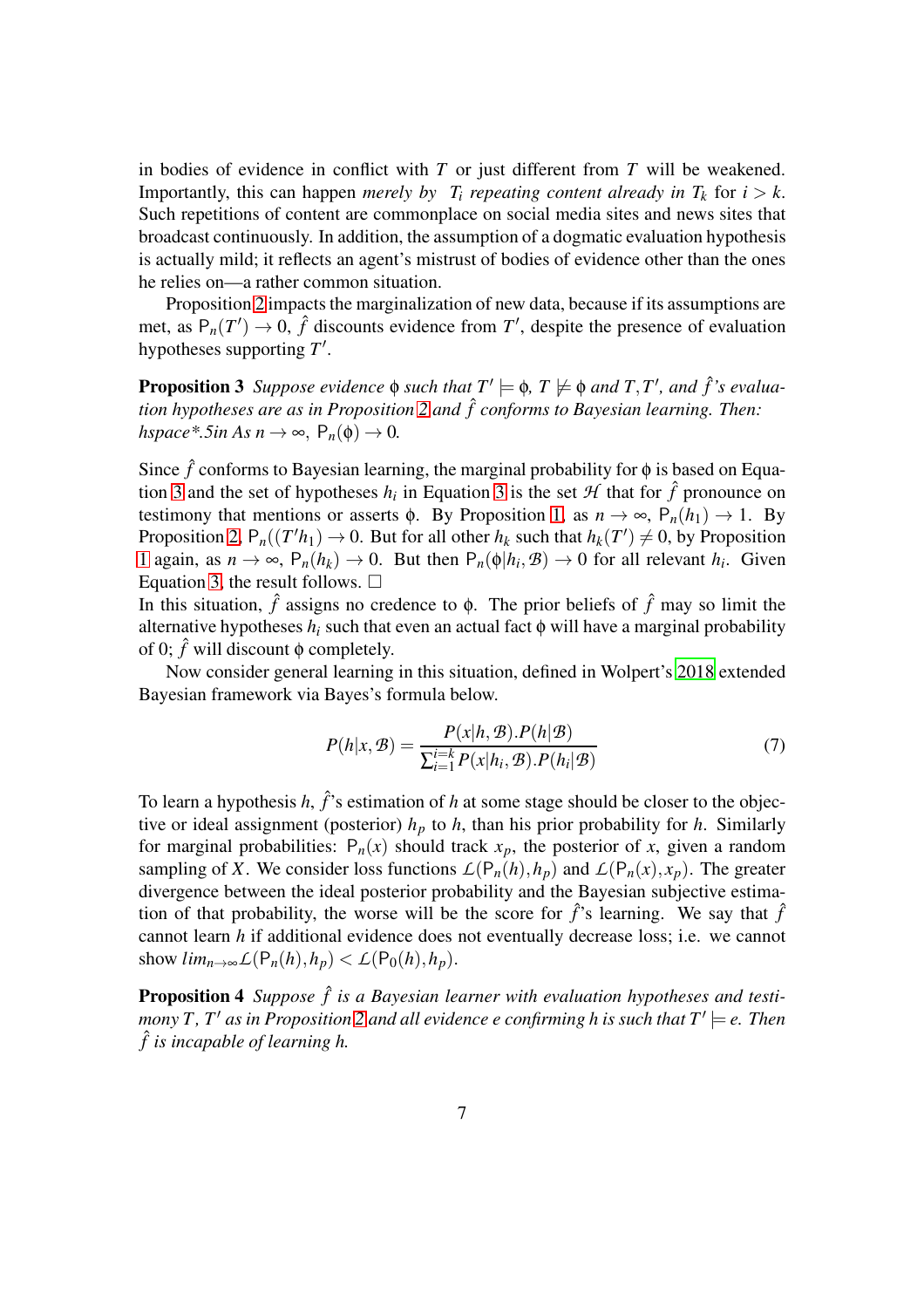Consider *e* such that  $T' \models e$  and  $e$  confirms *h*. So the true posterior  $P_p(h|e) > P(h)$ , with  $P(h)$  the prior on *h*. Suppose  $\hat{f}$ 's evaluation hypotheses and probabilities have been updated via *T* as in Proposition [2.](#page-5-0) By Proposition [3,](#page-6-0) as  $n \to \infty$ ,  $P_n(e) \to 0$ . In the limit, Bayesian learning as specified by equation (4) simply isn't defined when  $P_n(e) = 0$ . So assuming *e* is discounted as evidence in updating, we set  $P(h|e, T_n) = P(h|T_n)$ . But this is just  $E_0(h)$  or  $P(h)$ ,  $\hat{f}$ 's prior on *h*. It follows that as  $\lim_{n\to\infty} L(P_n(h), h_p) \nless$  $\mathcal{L}(\mathsf{P}_0(h), h_p)$ .  $\Box$ 

Proposition [4](#page-6-1) is a formal statement of IB in a first order setting. It shows that under certain conditions,  $\hat{f}$  will be incapable of learning any hypothesis that involves a dependence on testimony not in *T*, upon which  $\hat{f}$  has formed his beliefs.  $\hat{f}$  is interpretively blind to any possibilities outside of *T*.

### <span id="page-7-0"></span>4 IB in hierarchical Bayesian learning

It's not unreasonable to rule out new evidence from unreliable testimony, *provided* the assignment of one's evaluation hypotheses to the testimony is reasonable. But nothing in our discussion above forces the evaluation hypotheses to be be reasonable. Without any constraints,  $\hat{f}$ 's evaluation hypotheses may rule out evidence that is completely grounded in reality and comes from testimony that an ideal rational agent would trust.

To solve this problem, we need to correct the background beliefs *B*. Ideally, a rational agent should control for the biases in testimony by consulting several different bodies of testimony. However, *B* cannot be corrected itself by evidence, because that evidence is already discounted if it conflicts with *B*. Very clearly, background beliefs can be a source of bad epistemic biases, and they can prevent straightforward corrections to improve one's beliefs as Bayesian learning would have us do.

Hierarchical Bayesian models were designed to address this problem [\(Gelman et al.](#page-17-0), [2013](#page-17-0)). In hierarchical Bayesian models, a Bayesian learning model like the one we have discussed in Section [3](#page-3-0) has certain parameters; the one parameter we have is our evaluation hypotheses providing the reliability of testimony. At a second level of the hierarchy, we could have a Bayesian learning model concerning evaluation hypotheses, in which we could detail factors that would allow us to estimate reliably the accuracy of an evaluation hypothesis. Abstractly, we would have evaluation hypotheses about evaluation hypotheses that would discuss factors like the consistency or the predictive accuracy of a testimony source, or the extent to which testimony from other sources agrees with its content. One could also require a longer or more thorough exploration of the data about the phenomenon before the agent's restricting himself to a small subset for exploitation (once again an application of the work in [Cesa-Bianchi and Lugosi](#page-17-4) [\(2006\)](#page-17-4)). All of these ideas and more have been proposed.

Simply requiring evaluation hypotheses that obey exogenous constraints, however, begs the question of why  $\hat{f}$  should accept them. In fact, the interdependence of tes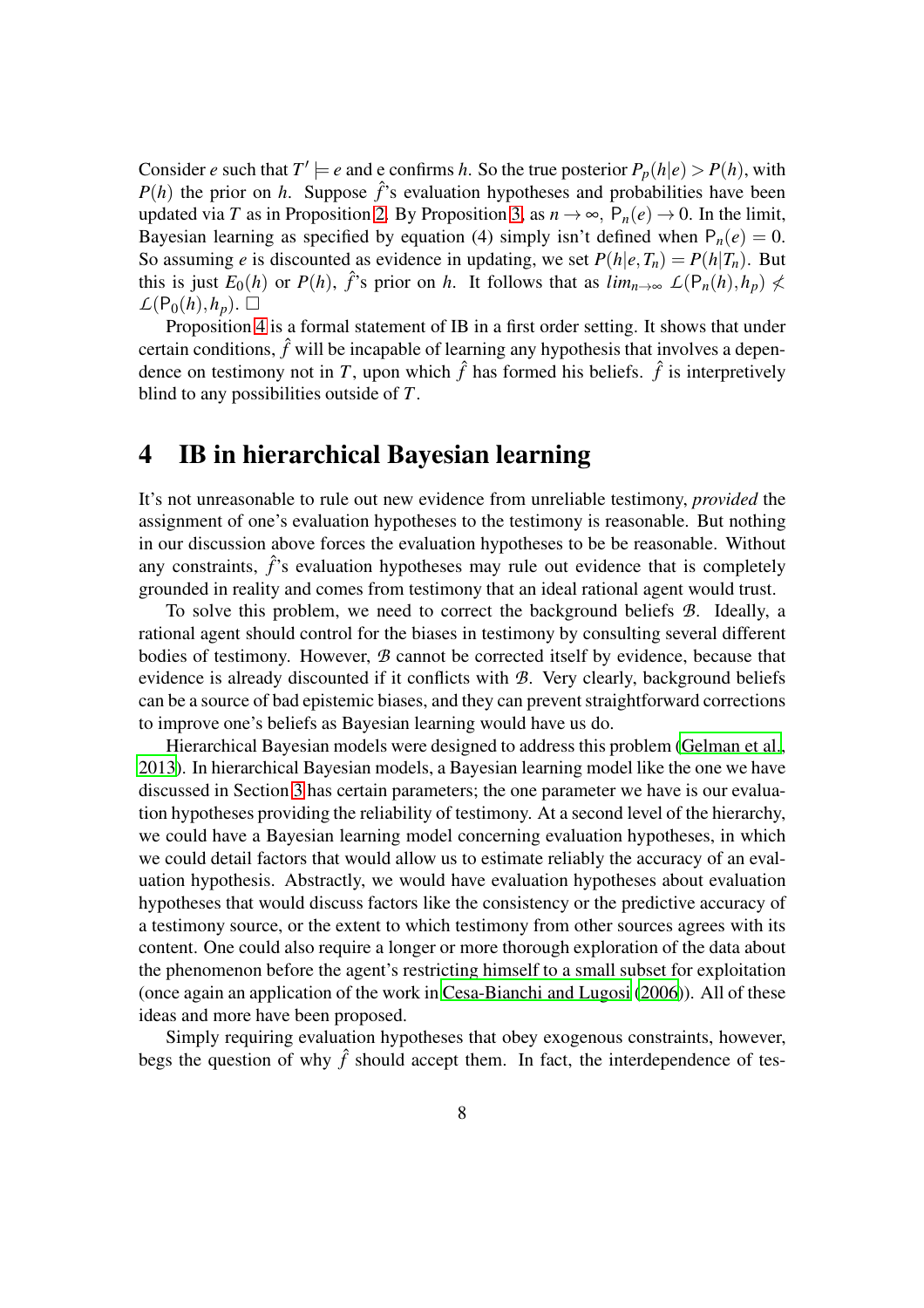timony, new information and background beliefs can make the resort to higher order parameters to resolve IB a failure because a body of dynamic testimony *T*, when directed by a conversational agent for the purposes of persuading and keeping his audience, can react to and attack not only a conflicting body of testimony *T* ′ but also sources supporting it. This behavior provides arguments for or against not only first order evaluation hypotheses, as we've seen with the notion of consistency, but also for higher order functions and in fact sequences of evaluation hypotheses.

To formalize this picture, we assume a hierarchy of sets of evaluation hypotheses where,

<span id="page-8-0"></span>
$$
h^{n+1}: h^n \to [0,1],
$$
 for  $h^{n+1} \in \mathcal{H}^{n+1}.$ 

Higher order parameters at level  $n+1$  are related to probabilities to evaluation hypotheses at level *n* via a notion of *rationality*.

 $\bf{Definition 3}$   $A$  *set of sets of evaluation hypotheses*  $\mathcal{H} = \{\mathcal{H}^1, \mathcal{H}^2, ..., \mathcal{H}^n\}$  *is rational iff for all*  $m < n$ ,  $h_k^m \in \mathcal{H}^m$ ,  $P(h_k^m)$  $\lambda_k^{m}) = \lambda \sum_{h_j \in \mathcal{H}^{m+1}} P(h_j^{m+1})$  $\binom{m+1}{j}$ . $P(h_k^m)$  $\binom{m}{k}$  $h_j^{m+1}$ *j* ) *for some normalizing factor* λ*.*

A rational set of sets of evaluation hypotheses is thus one in which the probability of the evaluation hypotheses at one level reflects what the higher levels say about it. Henceforth, we assume that agents' sets of evaluation hypotheses are rational.

Given rational  $\mathcal{H} = {\mathcal{H}^1, \mathcal{H}^2, ..., \mathcal{H}^n}$ , we define a  $\mathcal{H}^n$  sequence  $\sigma \in \prod_{i=1}^n \mathcal{H}^i$  of consistent evaluation hypotheses to support *T* ( $\sigma \approx T$ ) (or that make *T* potentially trustworthy—  $\sigma$   $\models$  *T*) iff the  $\mathcal{H}^1$  element  $h^1_\sigma$  of  $\sigma$  is such that  $P(T_j | h^1_\sigma)$  is eventually monotone increasing with respect to *j* (converges to 1 as  $j \rightarrow \infty$ ) and every element of  $\sigma$  has non-0 probability given *H*. Conversely, we say that  $T \approx \sigma$  iff for each element  $h^i_{\sigma}$  of  $\sigma P(h^i_{\sigma}|T_j)$  is eventually monotone increasing for all stages  $T_j$ . We note that  $\sigma \approx T \to T \approx \sigma$ .

Let  $\sigma^2$  to be the subsequence of  $\sigma$  such that  $\sigma^2 = \sigma \upharpoonright (\prod_{i=2}^n \mathcal{H}^i)$ . For  $h^1 \in \mathcal{H}^1, \sigma^2(h^1)$ signifies the support  $h_1$  receives from the higher order functions in  $\sigma$  via Definition [3.](#page-8-0)

**Definition 4** Given  $\mathcal{H} = \{ \mathcal{H}^1, \mathcal{H}^2, ..., \mathcal{H}^n \}$ , we say that an  $\mathcal{H}^n$  sequence  $\sigma$  undercuts *T iff for any*  $h^1 \in H^1$  *if*  $P(T|h^1) > .5, \sigma^2(h^1) \le 1 - P(T|h^1)$ .

**Definition 5**  $\phi$  disagrees *with*  $T'$  *just in case*  $P(T|\phi) < P(T)$ .

 $\bf{Definition 6}$   $\it{T}$  attacks  $T'$  *iff there is a*  $\mathcal{H} = \{\mathcal{H}^1, \mathcal{H}^2, ..., \mathcal{H}^n\}$  *with: (i)*  $\mathcal{H}^m$  *sequences*  $\bm{\sigma}$ *for m*  $<$  *n* such that: if  $\sigma$   $\models T P(T'|h_{\sigma}^1) = 1 - P(T|h_{\sigma}^1)$  and  $\sigma$  undercuts  $T'$ , and (ii) for  $any$   $\mathcal{H}^m$  sequence  $\sigma$ ,  $m < n$  if  $\sigma \approx T'$ ,  $\exists h^{m+1} \in \mathcal{H}^{m+1}$  such that  $(P(h^{m+1}|T) > .5$  and  $h^{m+1}(\sigma) = 0$ ).

Definition 7 *T is* argumentatively complete *iff:*

<span id="page-8-1"></span> $(i)$   $(T' \models \phi \text{ and } \text{Disagree}(\phi, T)) \rightarrow \text{Attack}(T, T')$ ;  $(ii)$  If  $T_n \not\models \phi \text{ but } P(T_n|\phi) \ge P(T_n)$ , *then*  $T_{n+1} \models \phi$ *. (iii) for any T undercutting*  $\mathcal{H}^m$  *sequence*  $\sigma$ *,*  $\forall h^{m+1} \in \mathcal{H}^{m+1}$  *such that*  $(P(h^{m+1}|T) > .5, h^{m+1}(\sigma) = 0)$  *(iv)*  $\exists \mathcal{H}^n$  sequence  $\sigma$  such that  $h^1_{\sigma} \models T$ .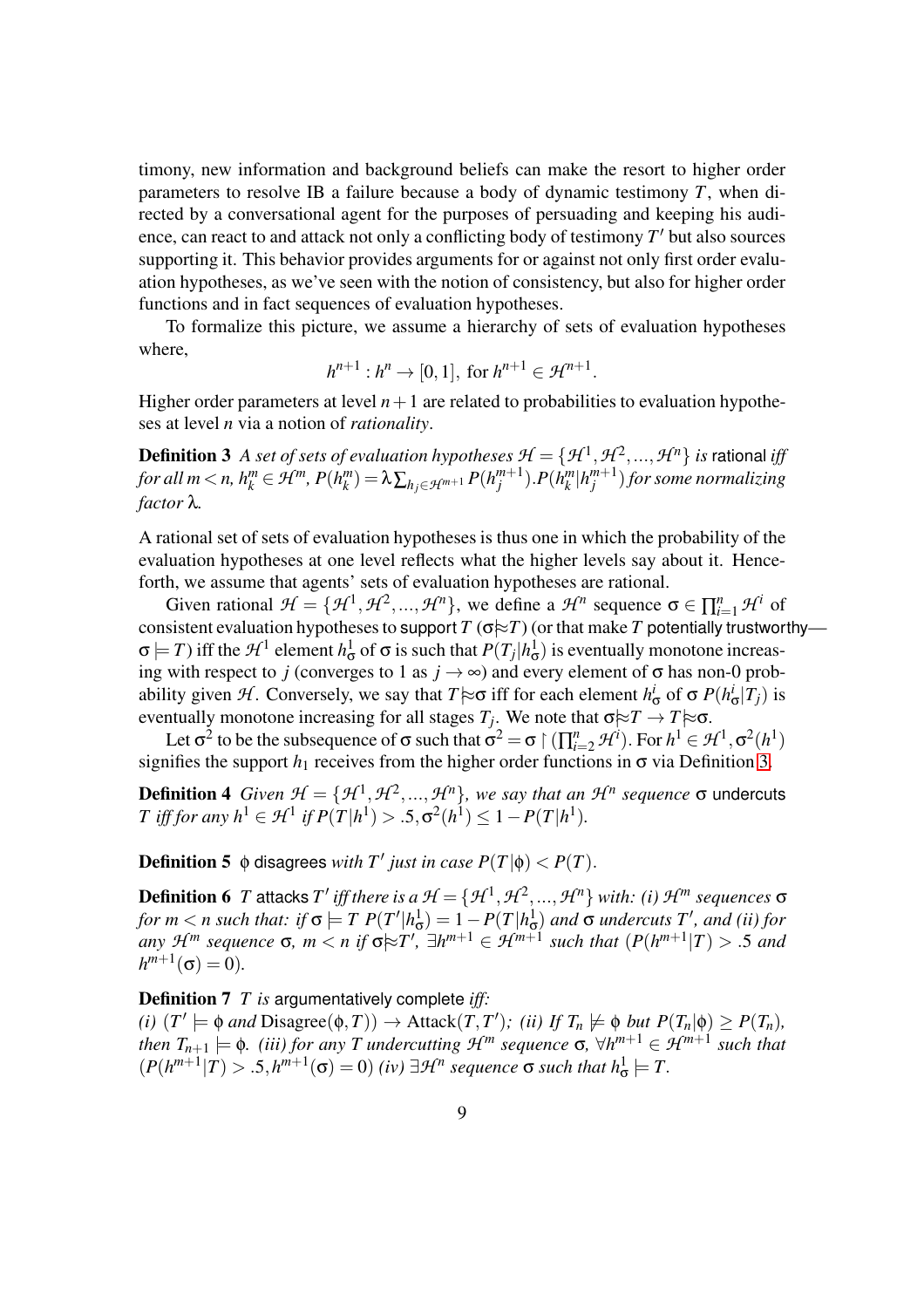Proposition 5 *If T is argumentatively complete, then T supports a hypothesis h that is PWMC for T .*

Assume that *T* is argumentatively complete. Then  $\exists \mathcal{H}^n$  sequence  $\sigma$  such that  $h^1_{\sigma} \models T$ . Now assume  $T_n \not\models \phi$  for some  $\phi$  for all stages *n*. But then  $P(T_n|\phi) < P(T_n)$  for each stage  $T_n$  of  $T$ . But then  $T$  and  $\phi$  disagree and so  $T$  attacks  $\phi$ . By the definition of attack,  $P(\phi | h_{\sigma_1}^1) = 1 - P(T | h_{\sigma_1}^1)$ . So  $h_{\sigma}^1$  is PWMC.  $\Box$ 

<span id="page-9-0"></span>Proposition 6 *Let T be argumentatively complete with a rational set of evaluation hy-* $\textit{potheses } \mathcal{H} \textit{ with } \sum_{h^1 \in \mathcal{H}^1} P(h^1) \neq 0 \textit{ and probabilities updated on T.}$ 

$$
\text{As } n \to \infty, \ P_n(T) \to 1. \tag{1}
$$

*In addition suppose there is a*  $T' \nsubseteq T$ *.* 

$$
\text{As } n \to \infty, \ P_n(T') \to 0. \tag{2}
$$

We first show (1). Since *T* is argumentatively complete,  $\exists \sigma \in \mathcal{H}$  such that  $h^1_{\sigma} \models$ *T*. We need to show that for some such  $h^1_{\sigma}$ ,  $P(h^1_{\sigma}) \neq 0$  relative to *H*. Suppose that  $P(h_{\sigma}^1) = 0$ , for all  $h_{\sigma}^1$  such that  $h_{\sigma}^1 \models T$ . By rationality, for each such  $h_{\sigma}^1$ ,  $P(h_{\sigma}^1) =$  $\lambda \sum_{h_j \in \mathcal{H}^2} P(h_j^2) P(h_{\sigma}^1 | h_j^2) = 0$ . Thus, all the non-0 probability mass of *H* falls on *T* undercutting sequences  $\sigma_i$ . But for each such *T* undercutting  $\sigma_i$  of length *m*, since *T* is argumentatively complete, there is an evaluation hypothesis  $h^{m+1}$  supported by *T* such that  $P(\sigma_i | h^{m+1}) = 0$ . Since *H* has only finitely many levels, at some level *k* all T undercutting sequences  $\sigma_i$  get 0 probability. This, together with the fact that  $\sum_{h^1 \in \mathcal{H}^1} P(h^1) \neq 0$ , contradicts the assumption that  $P(h^1_{\sigma}) = 0$ . Since *T* is argumentatively complete, any sequence supporting any  $h^1$  where  $P(T|h^1) < P(T)$  will eventually get probability 0; so  $\sum_{\{h^1: P(T|h^1)\geq P(T)\}} P(h^1) = \sum_{h^1 \in \mathcal{H}^1} P(h^1)$ . Moreover, as  $P_n$  gets updated, as  $n \to \infty$ ,  $\{h^1 : \mathsf{P}_n(T|h^1) \ge \mathsf{P}_n(T)\} \to \{h^1 : h^1 \models T\}$ . The conditions on first order evaluation hypotheses in *H* of Proposition [1](#page-4-0) are now met. By Propositions [1](#page-4-0) and [2,](#page-5-0) as  $n \to \infty$ ,  $P_n(h_{\sigma}^1) \to 1$ ,  $P_n(h_i^1) \to 0$  for  $i \neq 1$ . By Proposition [2,](#page-5-0)  $P_n(T) \to 1$ .

<span id="page-9-1"></span>To show (2), by Proposition [5,](#page-8-1)  $h^1_\sigma$  is also PWMC for *T*. As  $n \to \infty$ , since  $P_n(h^1_\sigma) \to 1$ ,  $P_n(T') \to 0.$ 

Proposition 7 *Suppose T is argumentatively complete. Let* ˆ*f be a hierarchical Bayesian learner whose evaluation hypotheses are rational and are updated on T. If T'*  $\subseteq$  T such *confirms a hypothesis h that T does not, then*  $\hat{f}$  *is incapable of learning h.* 

Claim 2 of Proposition [6](#page-9-0) shows that  $P_n(T') \to 0$ . Then apply Proposition [4.](#page-6-1)  $\Box$ 

Argumentatively complete testimony thus collapses the case of higher order Bayesian frameworks to our first order setting. What is troubling about IB is that our learner  $\hat{f}$ may hold onto an argumentatively complete *T* regardless of how inadequate it is in the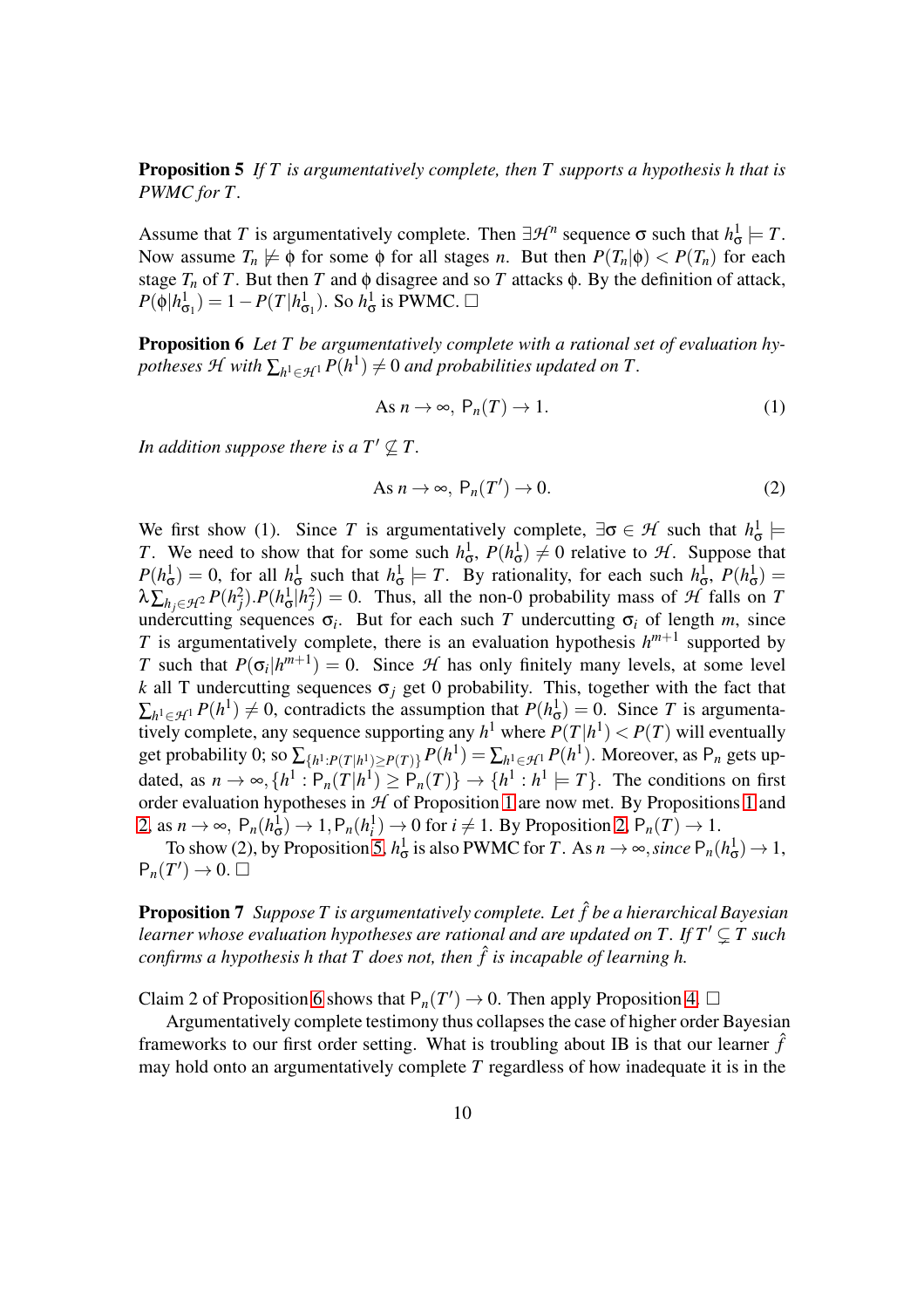eyes of others or standard epistemic criteria; an argumentatively complete theory will always eventually find a reply to any attack or any doubt  $\hat{f}$  might acquire.

Argumentatively complete testimony isn't just an abstract concept; many social media and news sites already approximate this condition. Outlets like *NewsMax* or *One Amercan News Network* that have a particular political bias will attack the credibility of stories from other bodies of testimony that have gone against a narrative they were and are promoting; darker conspiracy spinning websites like those promoting QAnon will attack arguments against their theories once they become aware of them.<sup>[1](#page-10-0)</sup> In anecdotal support of our claims, consider Michelle Goldberg's "It's Marjorie Taylor Greene's Party Now" *New York Times*, 2/2/2021) description of a group in IB: "American conservatism — particularly its evangelical strain — has fostered derangement in its ranks for decades, insisting that no source of information outside its own self-reinforcing ideological bubble is trustworthy."

A crucial component of argumentatively complete testimony *T* is that it promotes evaluation hypotheses that both make *T* eventually trustworthy but also PWMC for *T*. Sources like *the New York Times* embody this in their slogan *all the news that's fit to print*, but there's a commercial reason for this outcome; news sites and social media are out to capture market share and so they naturally promote themselves as accurate and complete at least in a certain domain. The nature of contemporary testimony leads agents naturally to a situation where IB occurs.

How general are the results in Propositions [6](#page-9-0) and [7?](#page-9-1) [Wolpert](#page-18-0) [\(2018\)](#page-18-0) argues that PAC, Statistical Physics Framework, VC, and supervised Bayesian learning are four different instantiations of his extended Bayesian formalism, which we use. Thus our results should hold for other frameworks.

#### 5 Comparisons to Prior Work

IB is an epistemological bias that is clearly related to confirmation bias [\(Lord et al.](#page-17-5), [1979](#page-17-5); [Nickerson](#page-18-3), [1998;](#page-18-3) [Oswald and Grosjean](#page-18-4), [2004\)](#page-18-4), in which agents interpret new evidence in a way that confirms their beliefs, and to the framing biases of [Tversky and Kahneman](#page-18-5) [\(1975](#page-18-5), [1985\)](#page-18-6). People tend to see in the evidence what they believe. These forms of bias, however, concern how beliefs and bias influence interpretation, painting only part of the picture of IB (see also [Asher and Paul \(2018](#page-16-0))). Further, unlike much of the psychological literature which finds epistemologically exogenous justifications for this bias [\(Dardenne and Leyens](#page-17-6), [1995](#page-17-6)), we show how IB is a natural outcome of Bayesian updating, rational resource management and the belief interpretation co-dependence.

IB is a concrete application of the work on bandits in, determining optimal allocation of resources to the exploration and exploitation of sources [Whittle](#page-18-7) [\(1980\)](#page-18-7);

<span id="page-10-0"></span><sup>&</sup>lt;sup>1</sup>See Stuart A. Thompson, "Three Weeks Inside a Pro-Trump QAnon Chat Room" *NY Times*, Jan 26, 2021).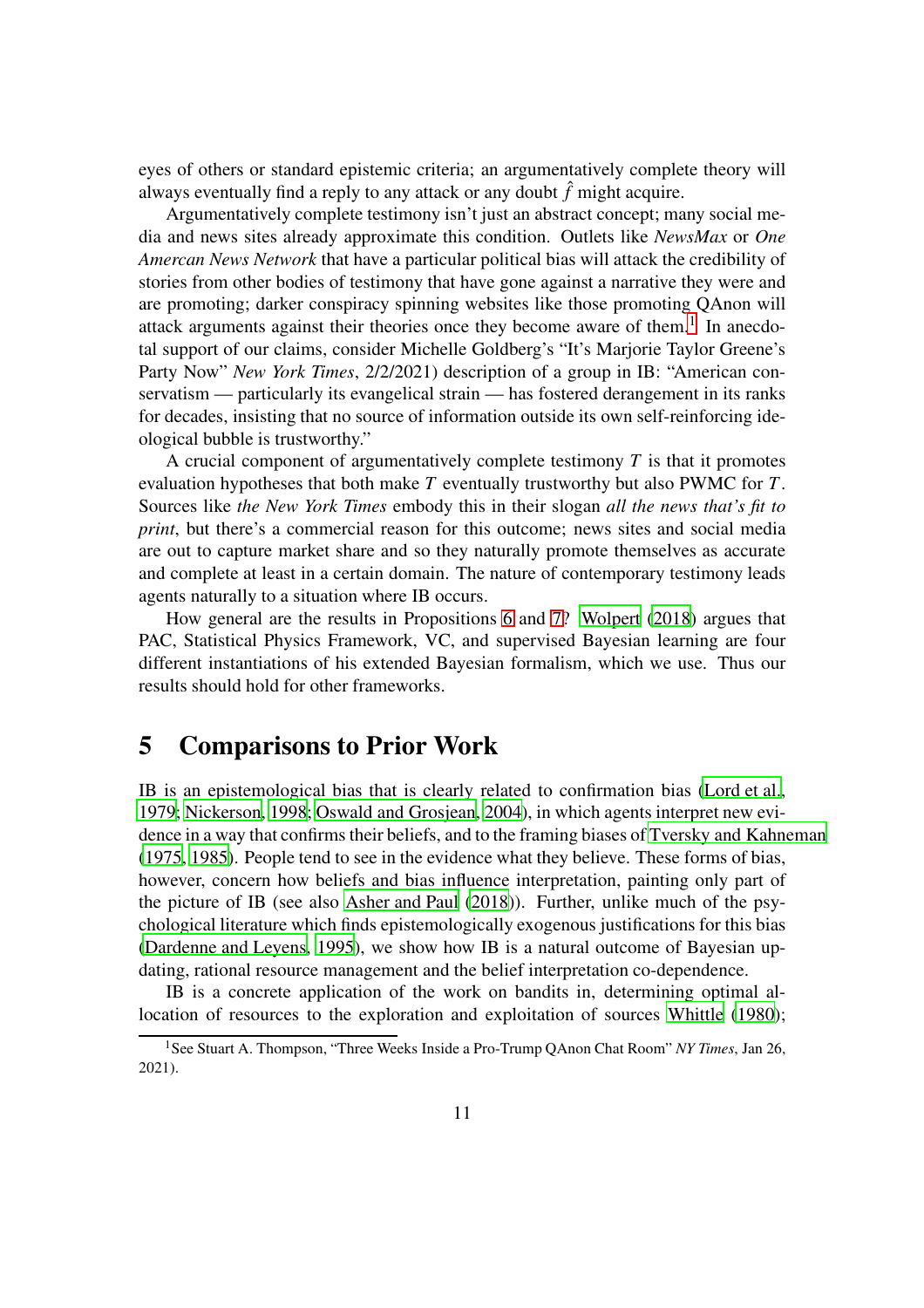[Lai and Robbins](#page-17-7) [\(1985\)](#page-17-7); [Banks and Sundaram \(1994](#page-16-1)); Burnetas [and Katehakis](#page-17-8) [\(1997\)](#page-17-8); [Auer et al. \(2002](#page-16-2)); [Cesa-Bianchi and Lugosi](#page-17-4) [\(2006\)](#page-17-4); Garivier and Cappé [\(2011\)](#page-17-9). It is also related to work on generalization in machine learning. Epistemic biases affect generalization and learning capacity in ways that are still not fully understood [\(Lampinen and Vehtari,](#page-17-1) [2001](#page-17-1); [Zhang et al., 2016;](#page-18-8) [Kawaguchi et al., 2017;](#page-17-10) [Neyshabur et al., 2017\)](#page-18-9). [Zhang et al.](#page-18-8) [\(2016](#page-18-8)) show that standard techniques in machine learning for promoting good epistemic biases and generalization—training error minimization, regularization techniques like weight decay or dropout, or complexity measures used to minimize generalization error (the difference between training error and test error)—do not necessarily lead to good generalization and test performance. Argumentatively complete testimony *T* incorporates an adversarial attack mechanism against any good epistemic practices that might discount *T*. It's this mechanism that guarantees IB.

The argumentation literature [\(Amgoud and Demolombe](#page-16-3), [2014](#page-16-3); [Dung](#page-17-11), [1995](#page-17-11)) is also relevant to IB. If testimony *T* is *argumentatively complete*, then *T* always provides a counterargument to an attack against *T*–much like an acceptable argument in [Dung](#page-17-11) [\(1995](#page-17-11)). In addition, however, an argumentatively complete *T* also supports higher order evaluation hypotheses that support hypotheses that support *T*. There are also important connections to the literature on trust [\(Castelfranchi and Falcone](#page-17-12), [2010](#page-17-12)); in our set up learning agents trust certain sources over others, and our higher order setting invokes a hierarchy of reasons. Nevertheless, the argumentation and trust-based work of which we are aware is complementary to our approach. An argumentation framework takes a possibly inconsistent belief base and imposes a static constraint on inference in such a setting. Similarly, trust is typically modeled in some sort of static modal framework. By contrast, ME learning games and the whole Bayesian framework are dynamic, with beliefs evolving under evidence and game strategies evolving under agent interaction. It is this dynamic evolution that is crucial to our approach and, we think, to modeling agents and learning. In sum, we are not looking at the problem of consistency, but rather the problems of entrenchment and bias.

### <span id="page-11-0"></span>6 The complexity of IB

IB is a result about learning. IB is a suboptimal but natural outcome of the way contemporary bodies of evidence are set up and how humans interpret them. Given our set up, everything turns on what body of evidence on which to update and with which evidential hypotheses.

If IB is suboptimal, its effects are still more worrisome, because agents in the grip of IB are often unwilling or incapable of changing their beliefs so as to be able to learn. Of course, our learner might just be happy with *T*; perhaps he needs no more accurate or more truthful body of testimony. He may not be interested in learning anything beyond what *T* presents him with. In this section, however, we assume a learner who might be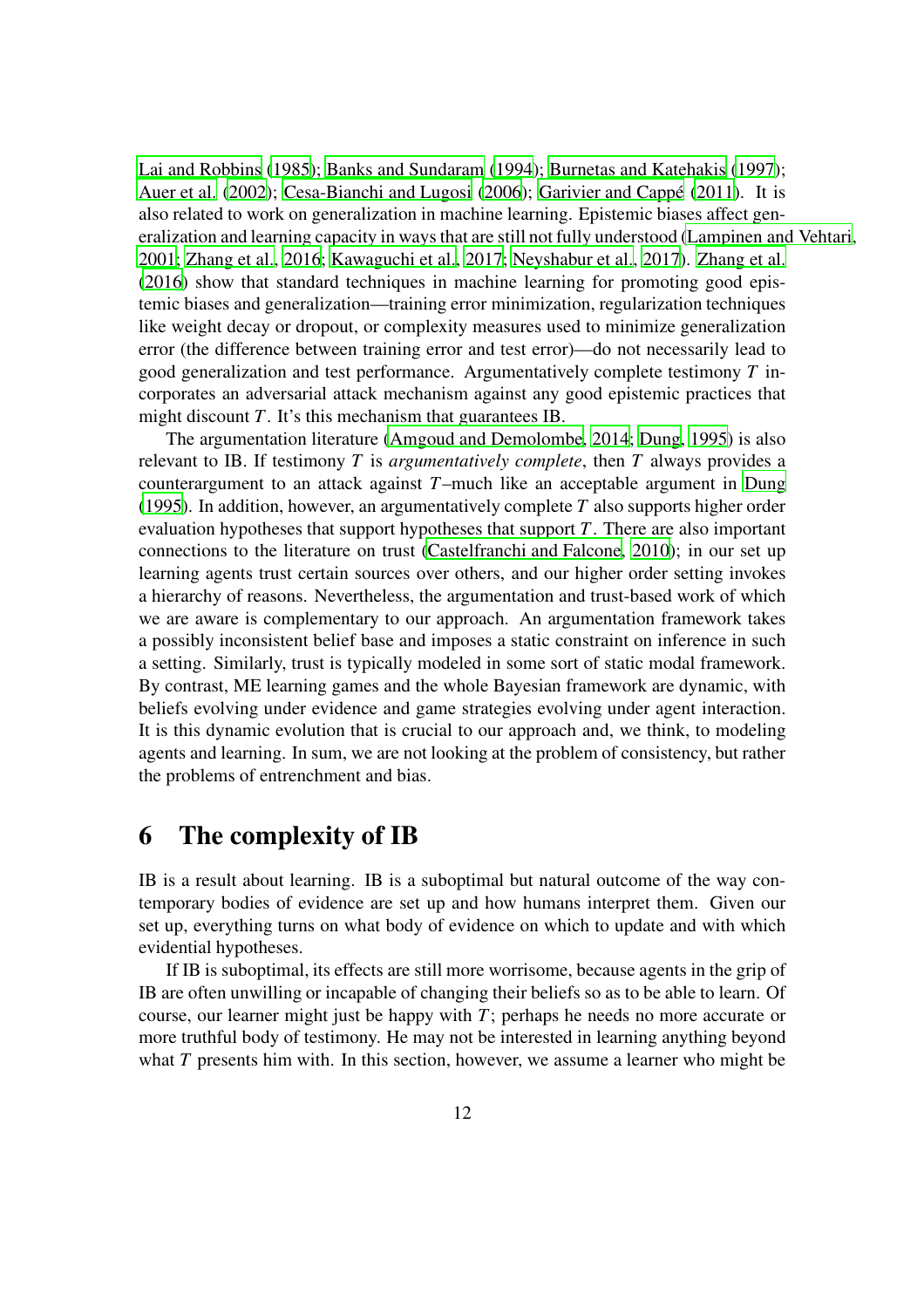interested in learning but has difficulting escaping his IB prison. We assume a rational learner  $\hat{f}$  who updates according to his evidential hypotheses; so if he has an evidential hypothesis that confers a high probability on some *T*, he will update on *T*. We've seen that  $\hat{f}$  can get IB when he unduly restricts the bodies of evidence which serve as the basis of update or when he attends to an argumentatively complete testimony. So key to removing IB is to get  $\hat{f}$  to change his hypotheses and consider other evidence that that to which he is wedded.

Anecdotally, we have a lot of evidence that IB is hard to escape<sup>[2](#page-12-0)</sup> In general, however, we lack a precise analysis of its difficulty. In this section, we introduce a game theoretic method that shows IB is not only hard to defeat but it can even be hard to detect (leading to self-deception). We will see that the choice of epistemic paradigms is important.

To motivate our approach, consider how an actual conversation might go between our learner  $\hat{f}$  in the grip of IB and a person  $E$  who wants to correct his problem.  $E$ might question  $\hat{f}$ 's reasons for believing some proposition  $\phi$ ; she might try getting  $\hat{f}$  to consider different bodies of evidence  $T'$  that might disconfirm  $\phi$ .  $\hat{f}$  might accept  $T'$  or he might argue against it—by providing, for example, reasons why *T* ′ is not trustworthy or why the arguments supporting  $T'$  are faulty.  $E$  might attack those arguments or provide new evaluation hypotheses for consideration. Our ME games formalize this interaction.

In an ME learning game  $\mathcal{G} = ((V_0 \cup V_1)^\infty, Win)$ , the two players, our investigator  $E$ and our Bayesian learner  $\hat{f}$ , construct a larger "conversation" by consecutively playing finite strings from the vocabulary  $V_0$  and  $V_1$  respectively. Win specifies the winning condition of  $E$ . The vocabularies  $V_i$  of an ME learning game  $G$  consists of sequences of evaluation hypotheses (with some abuse of notation, we'll take a single  $h_j^n$  to be a one place sequence) and a predicate ACCEPT. ACCEPT means that  $\hat{f}$  accepts the last suggestion by *E* and confers upon it a non zero probability mass. Our ME learning games are subject to several constraints.

- A. *Knowledge first* [\(Williamson, 2002](#page-18-10)): this is a constraint from formal epistemology;  $\hat{f}$  only adds a sequence  $\sigma$  to  $\prod_{i=1}^{n} \mathcal{H}_{\hat{f}}^{i}$  for  $\mathcal{H}_{\hat{f}}^{i} \in \mathcal{H}_{\hat{f}}$  if he has no argument that attacks  $\sigma$ —in other words no evaluation hypothesis  $h^{n+1} \in \mathcal{H}^{n+1}_{\hat{e}}$  $\hat{f}^{n+1}$  such that  $h^{n+1}(\sigma) = 0.$
- B. The Jury in an ME learning game is epistemologically competent; i.e. it sanctions only evaluation hypotheses that advance learning.
- C. *E* may only add sequences of evaluation hypotheses sanctioned by the Jury. We assume this to be a finite set  $H_I$ .
- D. Both players must only propose consistent and rational sequences.

<span id="page-12-0"></span><sup>&</sup>lt;sup>2</sup>See Thompson, cited in note 2.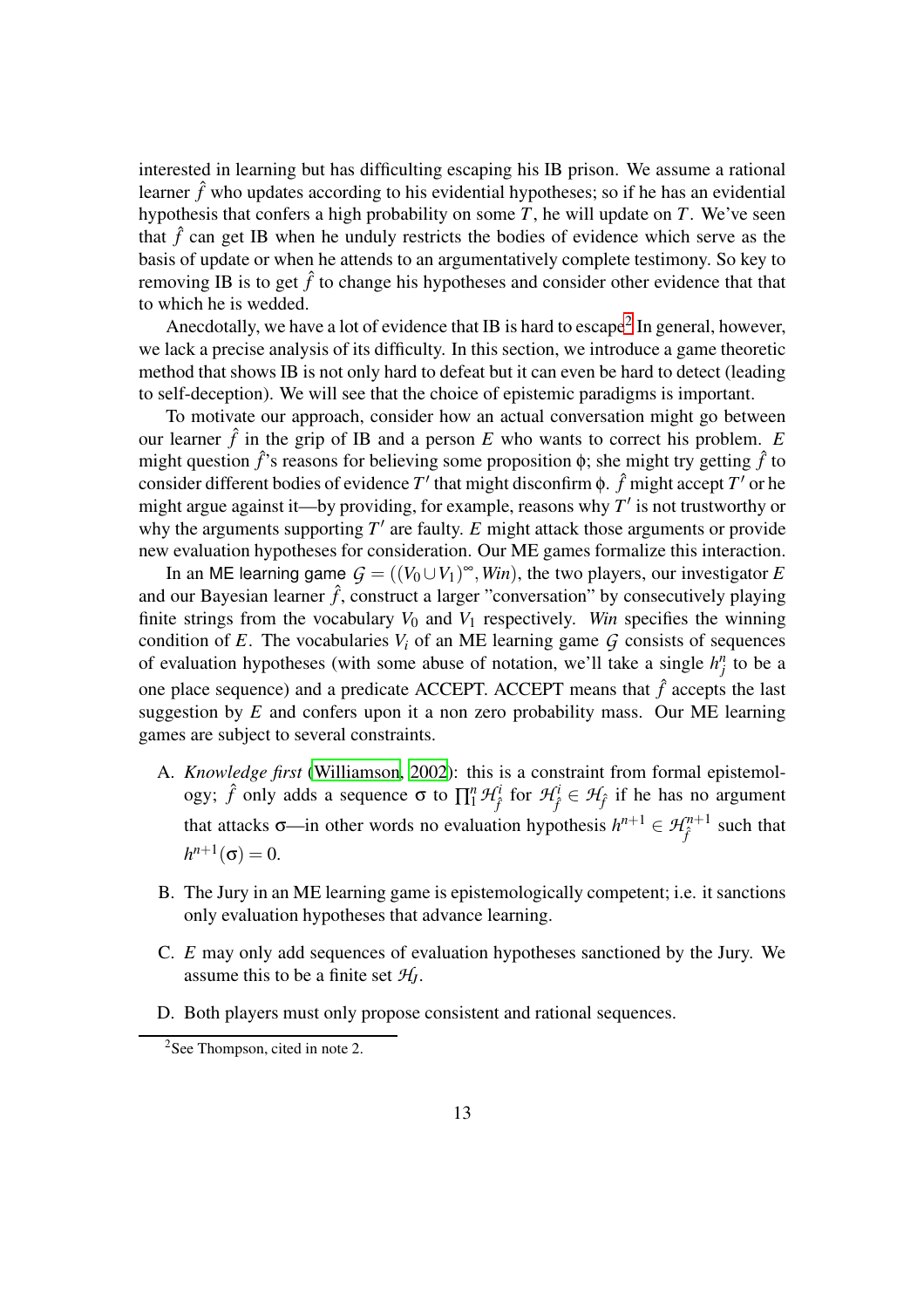- E.  $\hat{f}$  has learned from some body of evidence *T*, which is common knowledge.
- F.  $\hat{f}$  may only refuse a proposal of E in the higher order setting, if he has a reason to do so.

We define a sequence  $\sigma \in \prod_{i=1}^{n} \mathcal{H}^{i}$  to be positive if for each element  $h^{m+1}$  and  $h^{m}$  of σ  $h^{m+1}(h^m)$  >> 0. A sequence σ nullifies a sequence σ<sub>1</sub>, if for all *m* and for  $h_1^m$  $\frac{m}{1}$  of  $\sigma_1$ ,  $h^{m+1}$  of  $\sigma$  is such that  $h^{m+1}(h_1^m)$  $\binom{m}{1} = 0$ . We can have two sequences each one nullifying the other. This formally represents an *n* round argument, with each round  $j+1$  offering a counterargument to the argument of round *j*. We will say that a hypothesis *h* 1 is *T positive* if  $h^1$  is positive and  $P(T|h^1) = 1$ 

We now define the moves of a game  $G$ , in which we suppose a body of evidence *T* that  $\hat{f}$  has attended to and a body of evidence  $T'$  inconsistent with *T*. *E* plays first, then  $\hat{f}$  then replies. The game ends if  $\hat{f}$  plays ACCEPT, which implies that he adds a hypothesis  $h^1_*$  to  $\mathcal{H}^1_f$ , with a non-0 probability mass and with with high  $P(T'|h^1_*)$ , where  $T' \cup T$  is inconsistent.

- (m1) *E* proposes *T*'-positive  $h^1 \in H_J^1$  to be added to  $H_f^1$ .
- (m2) Suppose at round  $k \ge 1$  of  $\rho$  in  $G$  *E* has proposed a  $T'$  positive  $h^1$ . At  $k+1$   $\hat{f}$  may play ACCEPT.
- (m3) Suppose at round *k* of  $\rho$  in  $\mathcal{G} E$  has proposed a a  $T'$  positive  $h^1$ . At  $k+1$   $\hat{f}$  may play a nullifying  $h^2 \in \mathcal{H}_{\hat{f}}^1$  such that  $h^2(h^1) = 0$ , if there exists such  $h^2 \in \mathcal{H}_{\hat{f}}^2$ .
- (m4) Suppose *E* has proposed a positive sequence  $\sigma$  of length *m* and with  $h^1_{\sigma}T'$  positive at round *k* of  $\rho$  in *G*. At round  $k+1$   $\hat{f}$  may respond with sequence of length  $m+1$ nullifying  $\sigma$ .
- (m5) Suppose at round *k* of  $ρ$  of  $G$ ,  $\hat{f}$  has proposed an m-length sequence  $σ$  nullifying a positive  $\sigma_*$  proposed by *E*, with *T'* positive  $h_{\sigma_*}^1$ . *E* may respond at round  $k+1$ of  $\rho$  with a positive  $m+1$  length sequence  $h_*^{m+1} \cdot \sigma_*$ , with  $h_1^{m+1}$  $n^{m+1}(h^m) \neq 1$  for  $h^m$  in σ.
- (m6) Suppose at round *k* of  $\rho$  in  $G$ , *E* has proposed a positive sequence  $\sigma$  of length *m* and with  $h^1_{\sigma}$  *T'* positive. At round  $k+1$   $\hat{f}$  may play ACCEPT, which implies that he adds  $\sigma$  to  $\prod_{i=1}^{n} \mathcal{H}_{\hat{f}}^{i}$ .

We note that if move (m6) occurs  $\hat{f}$ , assigns  $h^1$  and  $T'$  a non-0 probability mass and updates with evidence  $T'$ . In which case the game ends.

Suppose that in an ME learning game *G*, *E*'s winning condition is simply to discover that  $\hat{f}$  is interpretively blind, if he is. Call this condition *IB*. We establish the complexity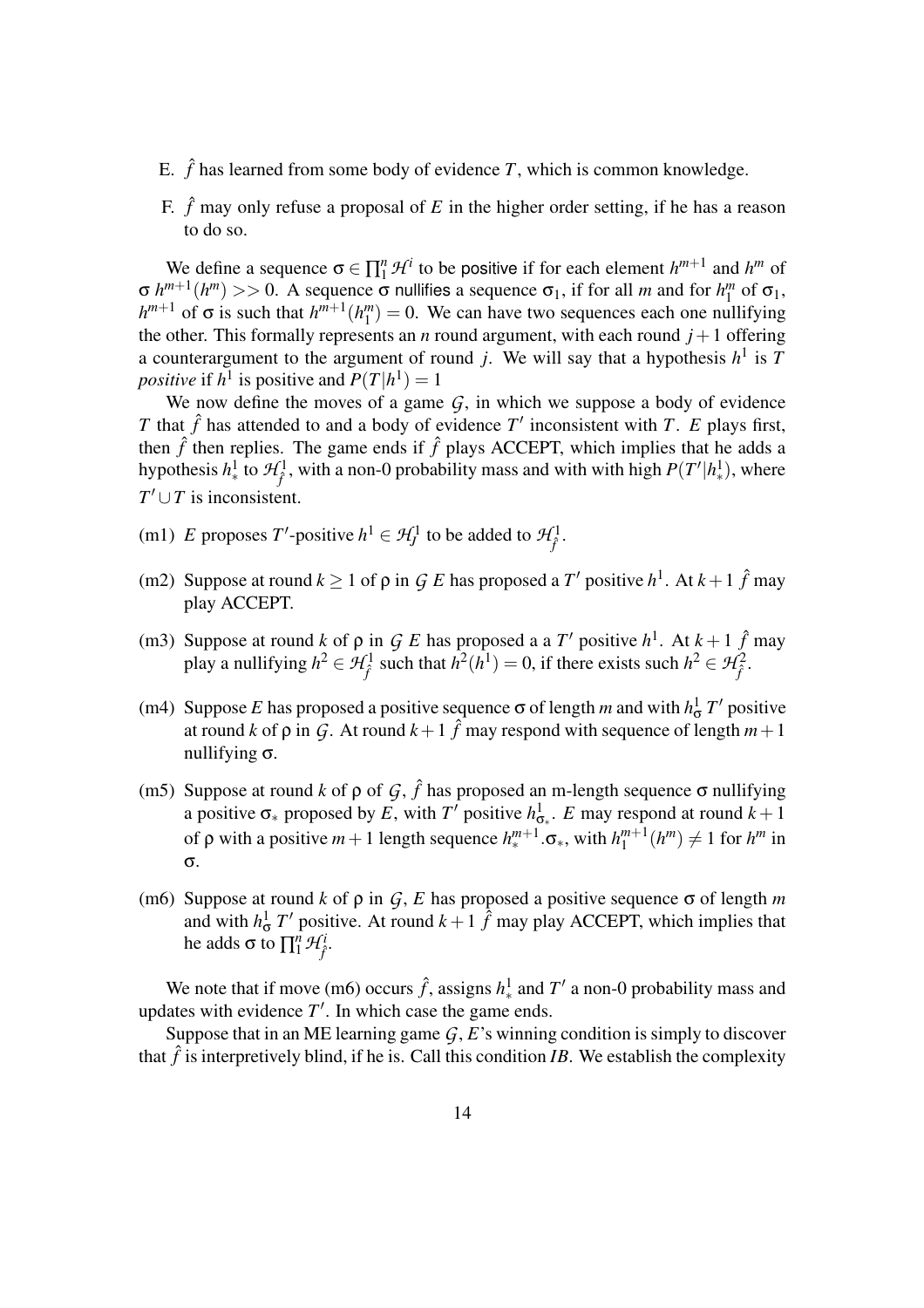of *E*'s attempt to achieve *IB*. The first order case with a finite  $H$  where the game is restricted to moves m1,m2,m3, is rather trivial. More interesting is the case of an ME learning game  $G = ((V_0 \cup V_1)^\infty, Win)$  with  $Win = IB$  and in which  $E$  and  $\hat{f}$  play higher order evaluation hypotheses.

**Proposition 8** Suppose an ME learning game  $G = ((V_0 \cup V_1)^\infty, W$ in) with Win = IB in *which*  $\hat{f}$  plays moves described in (m4)- (m7). Then  $\hat{f}$  is not interpretively blind iff play *stops at some finite ordinal n.*

Suppose that in the play of  $G$ ,  $\hat{f}$  accepts at some level *n* to add the sequence of evaluation hypotheses proposed by *E*. Then by the construction of the sequence and the requirement of coherence (constraint D), this confers upon some evaluation hypothesis  $s*_1$  a non zero probability such that  $P(T'|h^1_*)=1$ , where T' is incompatible with the body of evidence *T*. By accepting,  $\hat{f}$  will have an evaluation hypothesis  $h^1_*$  with non zero probability such that  $P(T'|h^1_*)=1$ , where  $T'$  is incompatible with the body of evidence *T*, which  $\hat{f}$  has proposed as a source of learning (constraint E). Now when  $\hat{f}$ updates his belief in *T* he must do so with respect to  $h^1$ , and he must now update his confidence in his evaluation hypotheses with respect not only to *T* but also *T* ′ . In that case,  $P(h^1_*|T_n, T'_n) \nrightarrow 0$  and  $P_n(T') \nrightarrow 0$ . As a result,  $\hat{f}$  will be able to learn from  $T'$ , and so he is not interpretively blind with respect to *T*.

If there is no stopping point at any finite ordinal, then *E*'s is never able to get  $\hat{f}$  to accept a  $T'$  positive hypothesis. In which case,  $\hat{f}$  continues to only update on  $T$  and by Propositions [6](#page-9-0) [7,](#page-9-1)  $\hat{f}$  is interpretively blind.  $\Box$ 

<span id="page-14-0"></span>Suppose *E*'s winning condition for an ME learning  $G$ , is to get  $\hat{f}$  to accept a  $T'$ positive evaluation hypothesis. Call this winning condition for *E P* (for persuasion).

Corollary 1 *Suppose that in an ME learning game G with Win* = *P. The complexity of Win is an R.E. set. If Win* = *IB then Win is co-r.e.* 

<span id="page-14-1"></span>If  $P$  is the set of all finite plays, IB is its complement to a countable union of closed sets of plays in  $(V_0 \cup V_1)$ <sup>{\in that never pass through an ACCEPT move.  $\Box$ </sup>

**Proposition 9** *Suppose an ME learning game G with Win*  $= P$  *and*  $\hat{f}$  *as described in Proposition [6.](#page-9-0) Then E has no winning strategy in G.*

Proposition [7](#page-9-1) implies  $\hat{f}$ 's evaluation hypotheses are updated on an argumentatively complete body of evidence  $T$ . When implemented via an ME game  $G$ , the sequence of evalu-ation hypotheses in Proposition [6](#page-9-0) provide a winning strategy for  $\hat{f}$ . Suppose *E* proposes an *h* 1 supporting *e* that is inconsistent with *T*. Even if *E* generates a suitable sequence of higher order  $T'$  positive evaluation hypotheses  $h^1, h^2, h^3, \ldots$ , given Constraint A above,  $\hat{f}$  will only accept an evaluation hypothesis if he has no argument against it. But as  $T$ will eventually supply such an argument,  $\hat{f}$  can always counter *E*'s proposals. So she has no winning strategy.  $\square$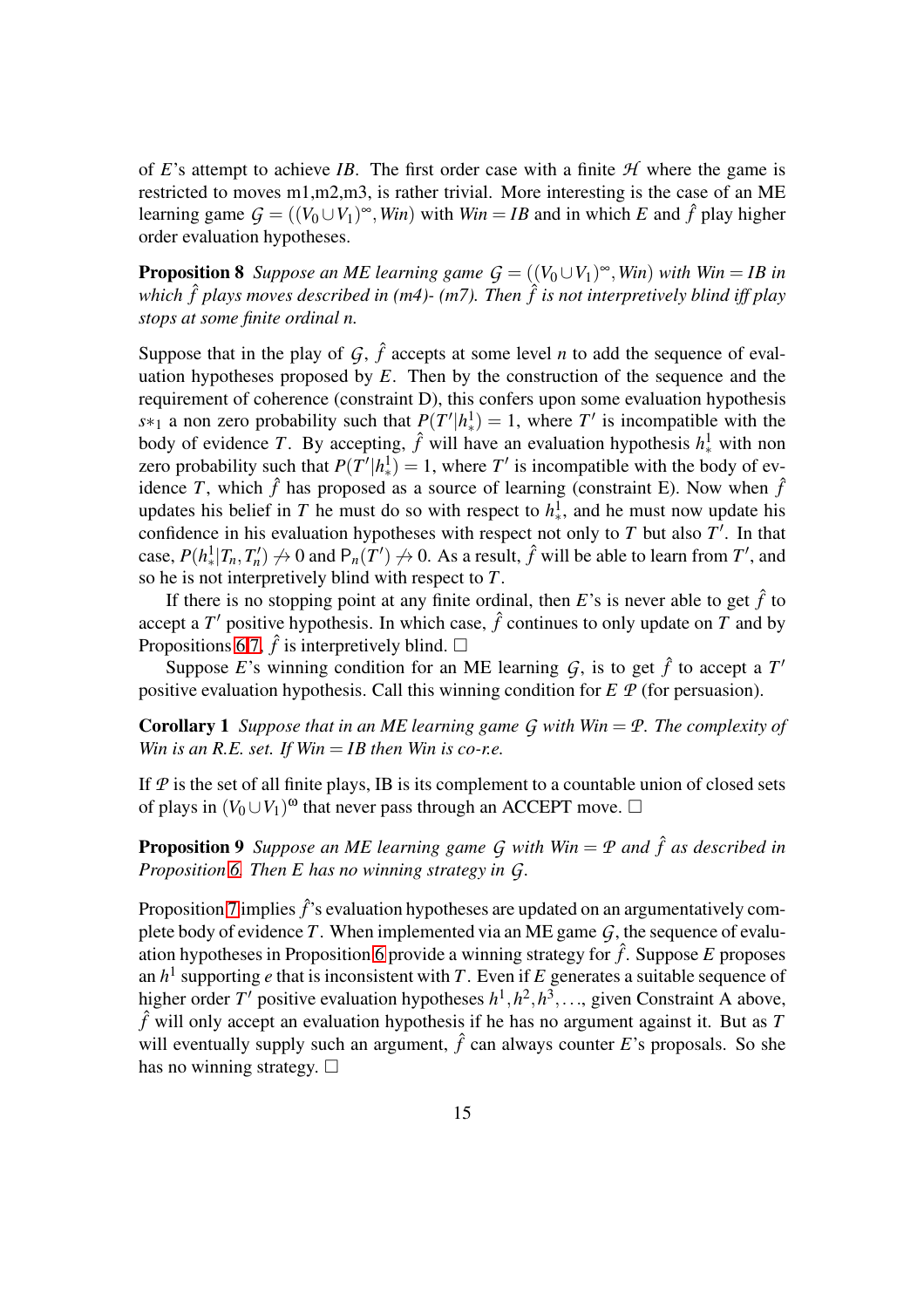Not only is IB computationally complex (Corollary [1](#page-14-0) shows it is not computable but  $\Pi_1$ ), Proposition [9](#page-14-1) shows formally that even if *E* has rationally compelling arguments to show that  $\hat{f}$  is better off (his payoff or reward is higher) in accepting her proposed sequence of evaluation hypotheses,  $\hat{f}$  can rationally resort to T to counter her argument. Extracting someone from higher order IB is thus impossible by purely epistemic means. There is *no way* of getting someone, even a rational agent, out of higher order IB by purely epistemic arguments, given our assumptions. This pessimistic is borne out empirically: some people in the grip of right wing conspiracy theories in the US were dying of Covid19 in December of 2020 and January 2021 but continued to refuse to believe that it was that disease that was killing them—despite all the evidence and arguments they were given, they refused to let go of an obviously faulty but argumentatively complete *T*.

Of course, people sometimes *do* change their minds and do escape the grip of argu-mentatively complete theories, many times for epistemically exogenous reasons.<sup>[3](#page-15-0)</sup> But by challenging one of our assumptions, rational agents can of course also reject IB. The weak link in our argument is assumption *A*, the "knowledge first" assumption. Perhaps  $\hat{f}$  should accept evaluation hypotheses even if *T* attacks them. More likely,  $\hat{f}$  should not accept all attacks equally; he should be skeptical of any body of evidence *T* that promotes PWMC for *T* and *T* eventually trustworthy evaluation hypotheses while attacking any point of view at variance with it.

We now explore the play between *E* and  $\hat{f}$  in an ME learning game *G* where *Win* = *P* before  $\hat{f}$  has accepted enough of the argumentatively complete T to close off learning from alternative bodies of evidence. Suppose *T* is argumentatively complete but comes in stages; if  $T_i'$  attacks  $T_i$ , then  $T_{i+1}$  but not  $T_i$  attacks  $T_i'$ . That is, an argumentatively complete *T* reacts to attacks but does not forsee all attacks in advance. Suppose a set of consistent first order evaluation hypotheses  $\mathcal{H}^1 = \{h_1^1, h_2^1, ...\}$ , with  $P(h_1^1) = .6, P(h_2^1) =$ .4, and  $P(T_i|(h_1) = 1 = P(T_i'|h_2)$ . Now suppose  $T_1' \cup T_1$  is inconsistent and *E* proposes  $h_2^1$  since  $h_2^1 \models T'_i$ . Since the  $h_i^1$  are consistent,  $P(T_1|h_2^1) = 0 = P(T'_2|h_1^1)$ . At this point,  $\hat{f}$ could accept *E*'s proposal under constraint (A),  $G$  ends and *E* wins.  $\hat{f}$  will continue to update over stages *T* and *T'* with the marginal probabilities  $P(T_i) = .6$  and  $P(T'_i) = .4$ remaining stationary.

On the other hand,  $\hat{f}$  may decide to wait to see what the next stage  $T_2$  of T brings. As *T* is argumentatively complete, *T*<sub>2</sub> will attack *T*<sub>2</sub><sup>*'*</sup>, and add a nullifying  $h^2 \in H^2$  supported by  $T_2$ . Should  $\hat{f}$  accept  $h^2$ , the probability of  $h_2^{\bar{1}}$  will go to 0 in  $H$ . But now suppose we have a constraint, Discount,that discounts any nullifying sequence from *T*. It would be unreasonable for  $\hat{f}$  to wipe out alternatives in the face of this level of uncertainty; at this stage,  $P(T_2) = .6$  and  $P(T_2') = .4$ . Summarizing:

#### Proposition 10 *Suppose an ME learning game G with constraint A replaced by Dis-*

<span id="page-15-0"></span> $3$ For instance, the satisfaction they derived from belonging to a particular community supported by a particular body of testimony might and does wane.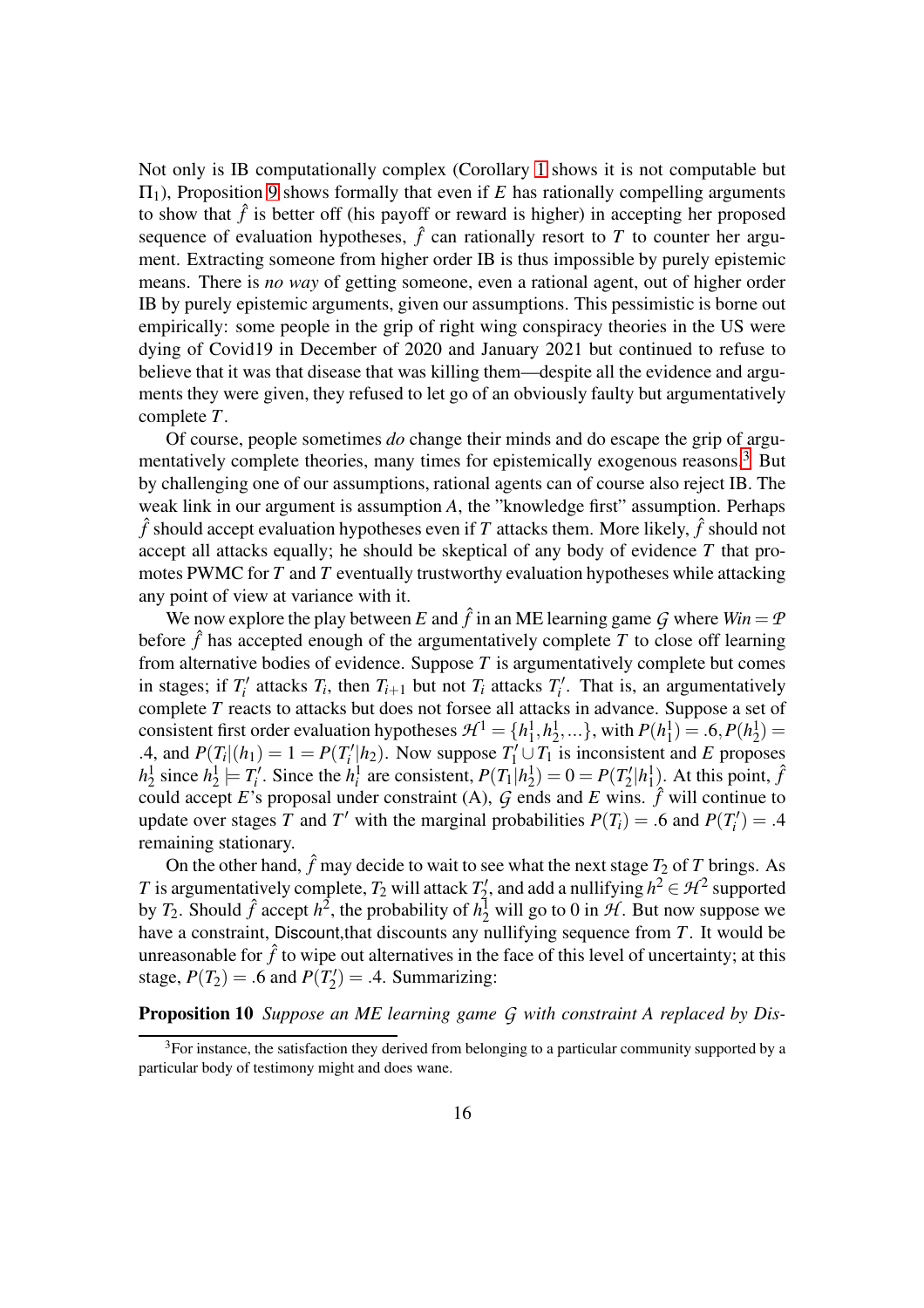*count and with Win*  $= \mathcal{P}$  *and*  $\hat{f}$  *as described in Proposition [6.](#page-9-0) E then has a winning strategy in G, and IB does not arise for*  $\hat{f}$ *.* 

#### 7 Conclusions

Interpretive blindness results from a dynamic, iterative process whereby a learner's background beliefs and biases lead her to update her beliefs based on a body of testimony *T*, and then biases inherent in *T* come back to reinforce her beliefs and her trust in *T*'s source(s), further biasing her towards these sources for future updates. We have introduced and formally characterized IB. We have shown that IB can prevent learning even in higher order Bayesian frameworks for learning from argumentatively complete testimony, despite the presence of constraints designed to promote good epistemic practices. We also shown that IB is computationally complex as a co-r.e. set via a game theoretic analysis, and that an agent may rationally remain in IB in the face of epistemic arguments. Our game theoretic analysis can also be extended to cases where the agent falls out of IB but then is a recidivist and becomse a prisoner once more. We leave that for future work.

Investigating IB alas is not just an academic enterprise. IB really does happen, with sometimes tragic or dangerous results. We think a careful formal analysis is urgent for society. Finally, we note that while we have focused on IB as a problem for learning from testimony, the problem it raises for learning extends to any case in which we do not have unmediated access to ground truth and our data is "theory laden" [Hanson \(1958\)](#page-17-13).

### References

- <span id="page-16-3"></span>Leila Amgoud and Robert Demolombe. 2014. An argumentation-based approach for reasoning about trust in information sources. *Argument and Computation* 5:2-3 (2014), 191–215.
- <span id="page-16-0"></span>Nicholas Asher and Soumya Paul. 2018. Strategic conversation under imperfect information: epistemic Message Exchange games. *Logic, Language and Information* 27.4 (2018), 343–385.
- <span id="page-16-2"></span>Peter Auer, Nicolo Cesa-Bianchi, and Paul Fischer. 2002. Finite-time analysis of the multiarmed bandit problem. *Machine learning* 47, 2-3 (2002), 235–256.
- <span id="page-16-1"></span>Jeffrey S Banks and Rangarajan K Sundaram. 1994. Switching costs and the Gittins index. *Econometrica: Journal of the Econometric Society* (1994), 687–694.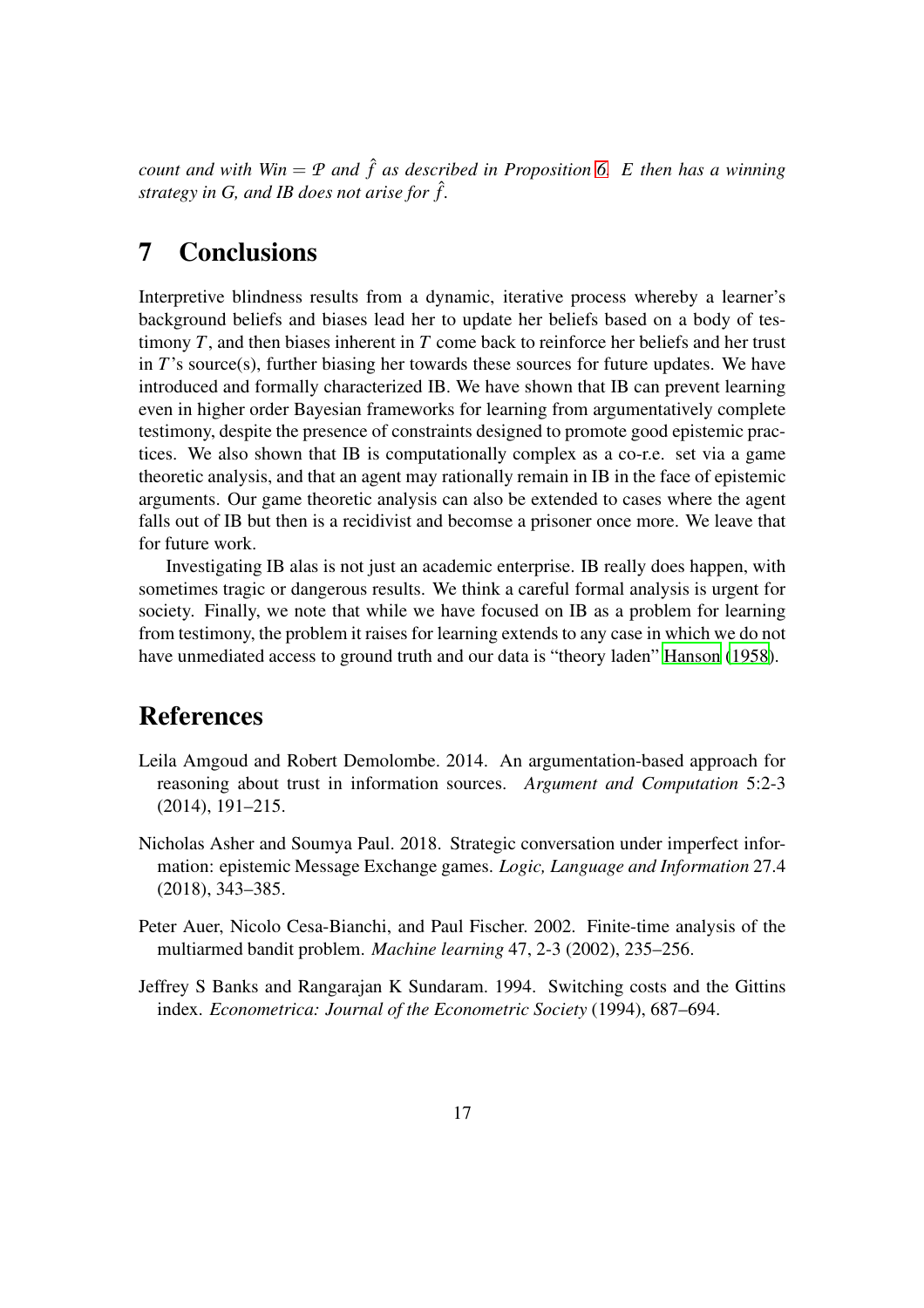- <span id="page-17-8"></span>Apostolos N Burnetas and Michael N Katehakis. 1997. Optimal adaptive policies for Markov decision processes. *Mathematics of Operations Research* 22, 1 (1997), 222– 255.
- <span id="page-17-12"></span>Christiano Castelfranchi and Rino Falcone. 2010. *Trust theory: A socio-cognitive and computational model*. Vol. 18. John Wiley & Sons.
- <span id="page-17-4"></span>Nicolo Cesa-Bianchi and G´abor Lugosi. 2006. *Prediction, learning, and games*. Cambridge university press.
- <span id="page-17-6"></span>Benoit Dardenne and Jacques-Philippe Leyens. 1995. Confirmation Bias as a Social Skill. *Personality and Social Psychology Bulletin* 21.11 (1995), 1229–1239.
- <span id="page-17-11"></span>Phan Minh Dung. 1995. On the acceptability of arguments and its fundamental role in nonmonotonic reasoning, logic programming and n-person games. *Artificial intelligence* 77, 2 (1995), 321–357.
- <span id="page-17-9"></span>Aurélien Garivier and Olivier Cappé. 2011. The KL-UCB Algorithm for Bounded Stochastic Bandits and Beyond.. In *COLT*. 359–376.
- <span id="page-17-0"></span>Andrew Gelman, John B Carlin, Hal S Stern, David B Dunson, Aki Vehtari, and Donald B Rubin. 2013. *Bayesian data analysis*. CRC press.
- <span id="page-17-13"></span>Norwood Russell Hanson. 1958. *Patterns of discovery: An inquiry into the conceptual foundations of science*. Vol. 251. Cambridge University Press.
- <span id="page-17-10"></span>Kenji Kawaguchi, Leslie Pack Kaelbling, and Yoshua Bengio. 2017. Generalization in deep learning. *arXiv preprint arXiv:1710.05468* (2017).
- <span id="page-17-2"></span>Thomas L Griffiths, Charles Kemp, and Joshua B Tenenbaum. 2008. Bayesian models of cognition. In *Cambridge Handbooks in Psychology*, Ron Sun (Ed.). Cambridge University Press, 59–100.
- <span id="page-17-7"></span>Tze Leung Lai and Herbert Robbins. 1985. Asymptotically efficient adaptive allocation rules. *Advances in applied mathematics* 6, 1 (1985), 4–22.
- <span id="page-17-1"></span>Jouko Lampinen and Aki Vehtari. 2001. Bayesian approach for neural networks—review and case studies. *Neural networks* 14, 3 (2001), 257–274.
- <span id="page-17-5"></span>Charles G. Lord, Lee Ross, and Mark R. Lepper. 1979. Biased assimilation and attitude polarization: The effects of prior theories on subsequently considered evidence. *Journal of Personality and Social Psychology* 37.11 (1979), 2098–3009.
- <span id="page-17-3"></span>Kevin Murphy, Yair Weiss, and Michael I Jordan. 2013. Loopy belief propagation for approximate inference: An empirical study. *arXiv preprint arXiv:1301.6725* (2013).